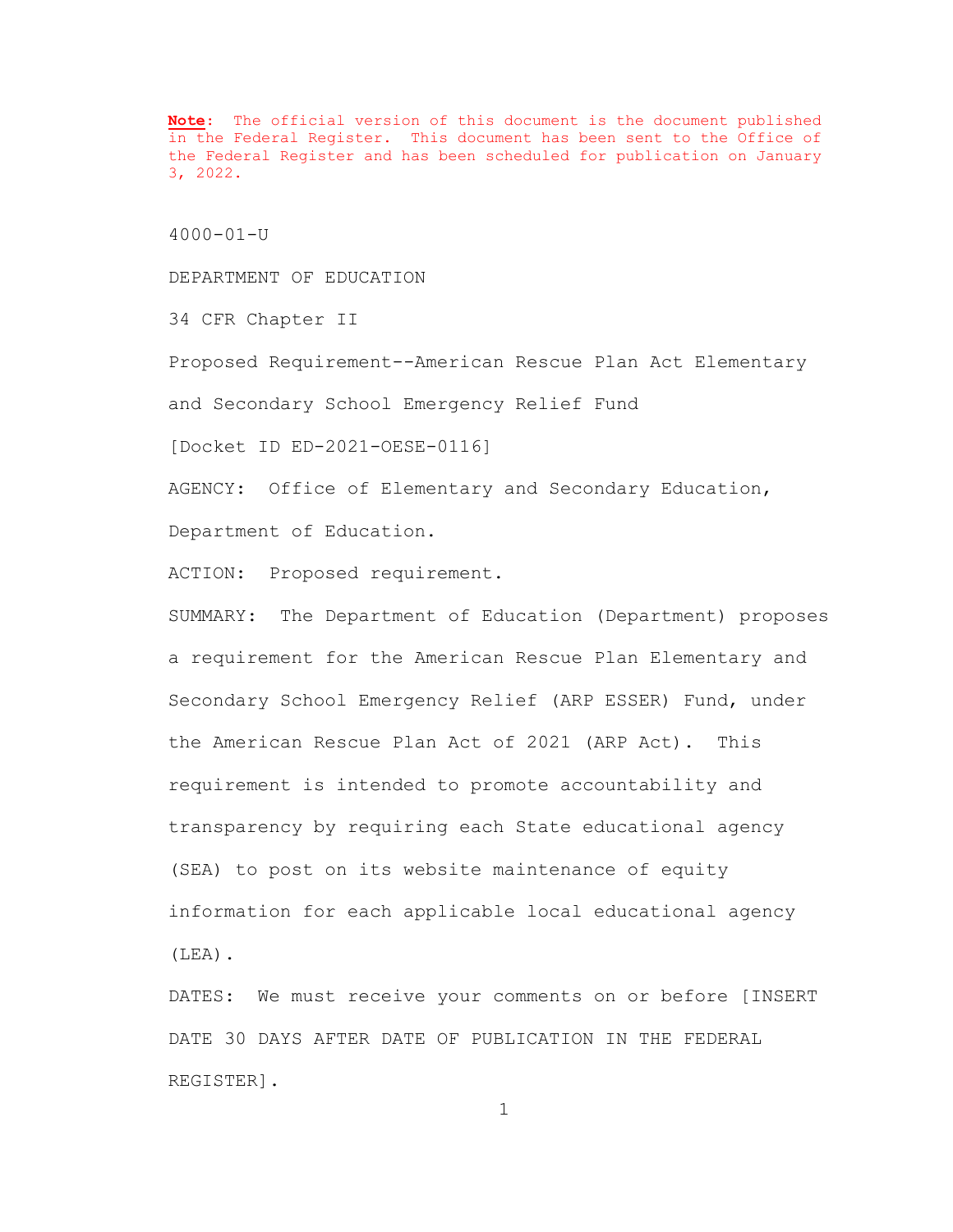ADDRESSES: Submit your comments through the Federal eRulemaking Portal or via postal mail, commercial delivery, or hand delivery. We will not accept comments submitted by fax or by email or those submitted after the comment period. To ensure that we do not receive duplicate copies, please submit your comments only once. In addition, please include the Docket ID at the top of your comments.

• Federal eRulemaking Portal: Go to

www.regulations.gov to submit your comments electronically. Information on using Regulations.gov, including instructions for accessing agency documents, submitting comments, and viewing the docket, is available on the site under "FAQ."

 • Postal Mail, Commercial Delivery, or Hand Delivery: If you mail or deliver your comments about the proposed requirement, address them to U.S. Department of Education, 400 Maryland Avenue, SW, Room 3W113, Washington, DC 20202. Privacy Note: The Department's policy is to make all comments received from members of the public available for public viewing in their entirety on the Federal eRulemaking Portal at www.regulations.gov. Therefore, commenters should be careful to include in their comments only information that they wish to make publicly available.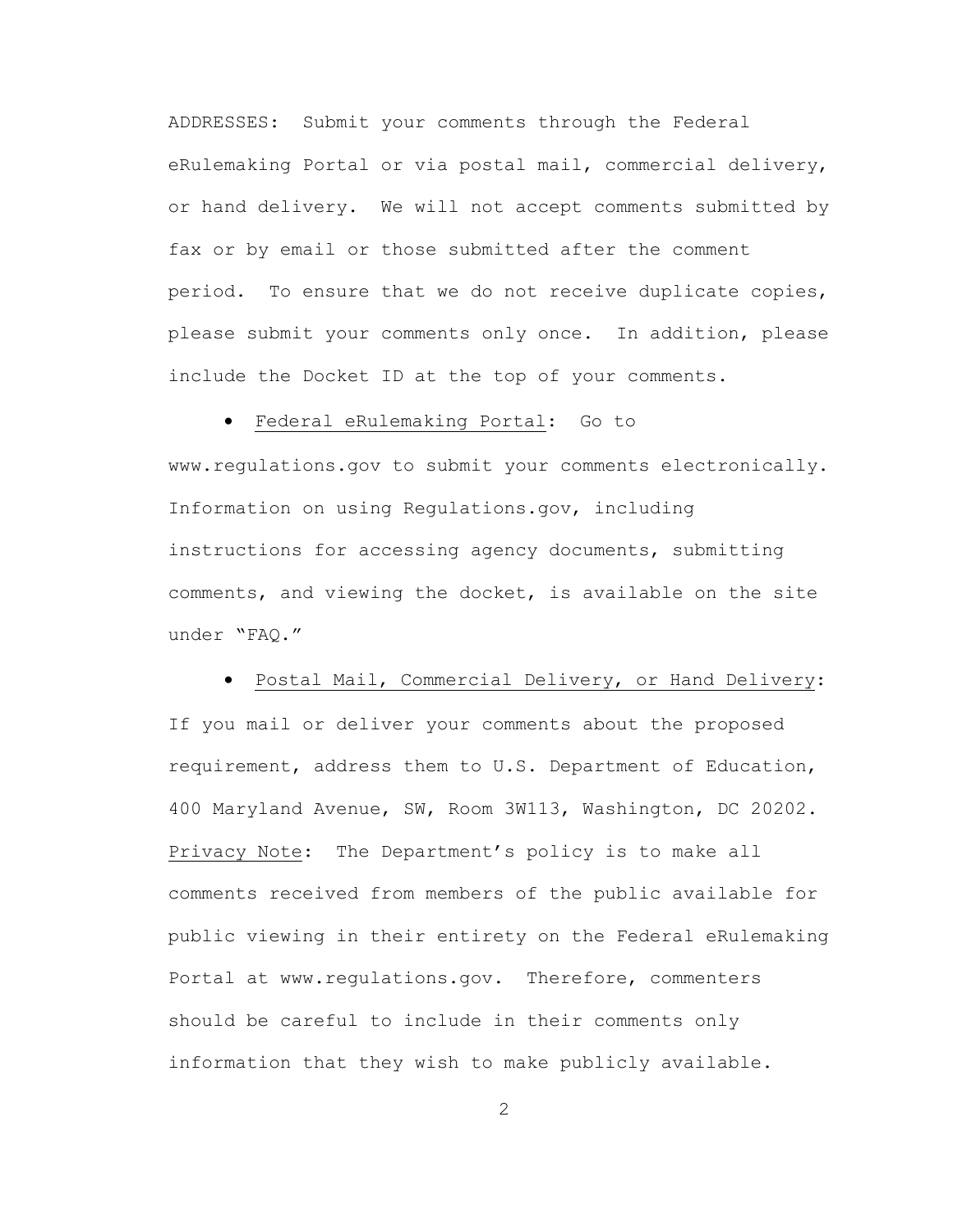FOR FURTHER INFORMATION CONTACT: Britt Jung, U.S. Department of Education, 400 Maryland Avenue, SW, Room 3W113, Washington, DC 20202. Telephone: (202) 453- 5563. Email: ESSERF@ed.gov.

 If you use a telecommunications device for the deaf (TDD) or a text telephone (TTY), call the Federal Relay Service (FRS), toll-free, at 1-800-877-8339.

SUPPLEMENTARY INFORMATION:

Invitation to Comment: We invite you to submit comments regarding the proposed requirement. To ensure that your comments have maximum effect in developing the requirement, we urge you to clearly identify the specific section of the proposed requirement that each comment addresses.

We invite you to assist us in complying with the specific requirements of Executive Orders 12866 and 13563 and their overall requirement of reducing regulatory burden that might result from the proposed requirement.

During and after the comment period, you may inspect all public comments about the proposed requirement by accessing Regulations.gov. You may also inspect the comments in person. Please contact the person listed under FOR FURTHER INFORMATION CONTACT to make arrangements to inspect the comments in person.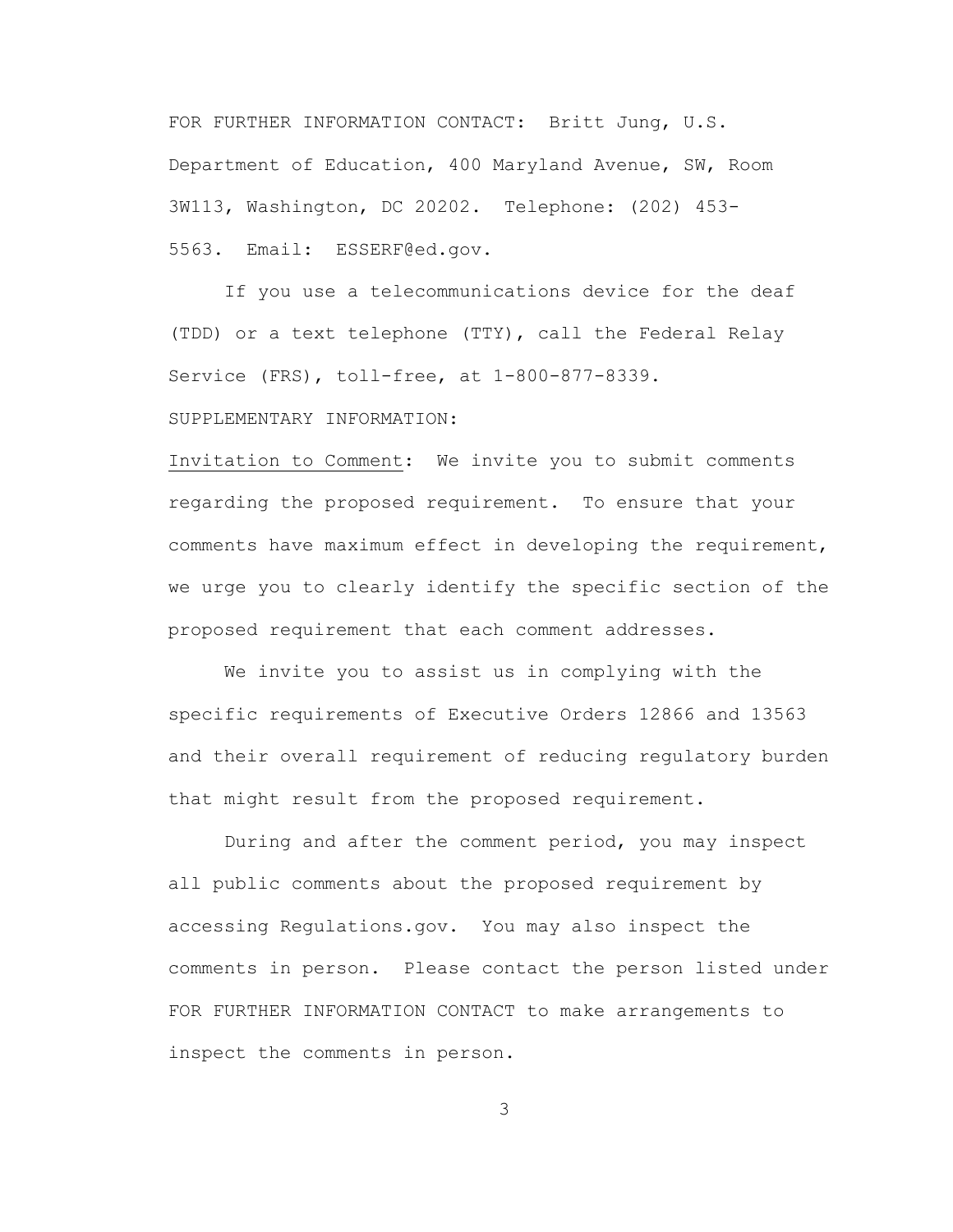Assistance to Individuals With Disabilities in Reviewing

the Rulemaking Record: On request we will provide an appropriate accommodation or auxiliary aid to an individual with a disability who needs assistance to review the comments or other documents in the public rulemaking record for the proposed requirement. If you want to schedule an appointment for this type of accommodation or auxiliary aid, please contact the person listed under FOR FURTHER INFORMATION CONTACT.

Purpose of Program: The ARP ESSER Fund provides nearly \$122 billion to SEAs and LEAs to help them safely reopen and sustain the safe operation of schools and address the impacts of the COVID-19 pandemic by addressing students' academic, social, emotional, and mental health needs. As a condition of receiving the funds, each SEA and LEA must comply with multiple requirements, including the maintenance of equity requirements in section 2004 of the ARP Act.

Program Authority: ARP Act, Public Law 117-2, March 11, 2021.

PROPOSED REQUIREMENT: This document contains one proposed requirement.

Background: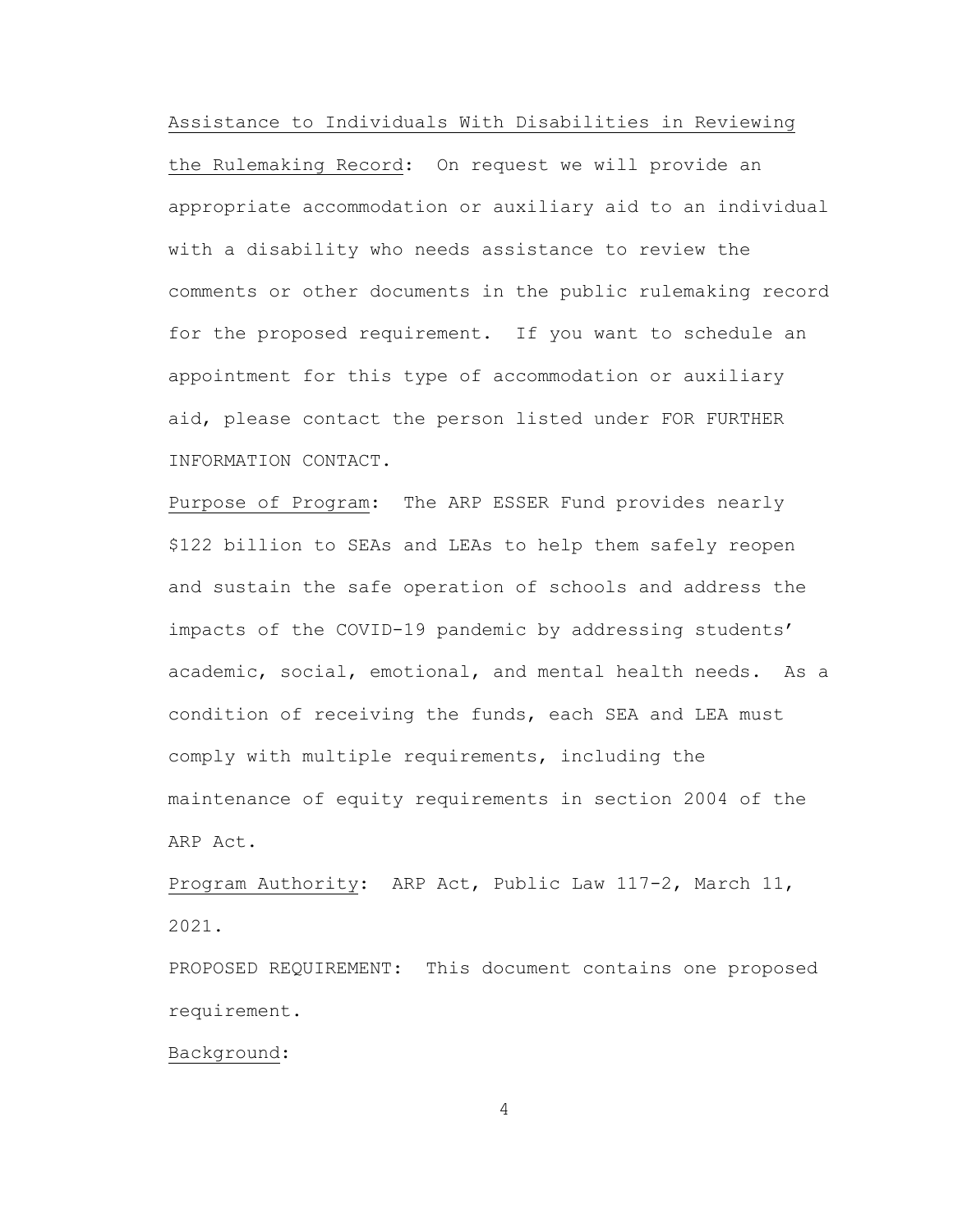The ARP Act provides nearly \$122 billion via the ARP ESSER Fund to SEAs and LEAs to help schools return safely to in-person instruction; sustain the safe operation of schools; and address the academic, social, emotional, and mental health impacts of the COVID-19 pandemic on the Nation's students. Under section 2004 of the ARP Act, SEAs and LEAs must meet new maintenance of equity requirements to receive funds under the ARP ESSER Fund. These provisions ensure that LEAs and schools serving a large share of students from low-income backgrounds do not experience a disproportionate share of reduced funding in fiscal years (FYs) 2022 and 2023, and that, for the highest-poverty LEAs, State funding is not decreased below their FY 2019 level. In addition, the maintenance of equity provisions ensure that each LEA safeguards its highpoverty schools from disproportionate cuts to funding and staffing. On August 6, 2021, the Department issued a Dear Colleague Letter (DCL) to Chief State School Officers and District School Superintendents emphasizing the importance of maintaining equity and addressing specific implementation challenges for FY 2022. On August 6, the Department also issued updated Frequently Asked Questions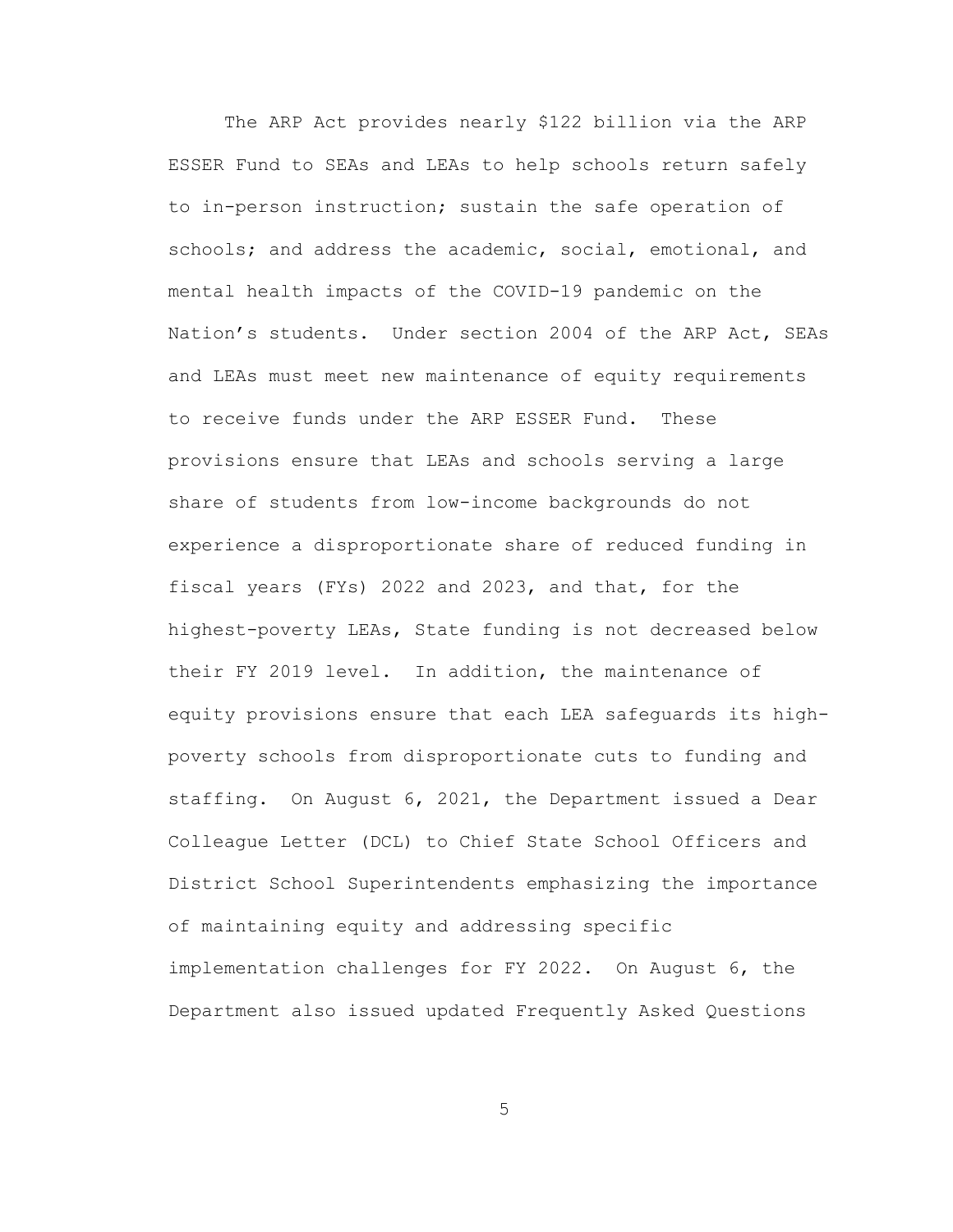on the Maintenance of Equity Requirements (FAOs)<sup>1</sup> providing detailed guidance on how each SEA and LEA can maintain equity and comply with the maintenance of equity provisions. In that guidance, the Department indicated that SEAs and LEAs should consider making maintenance of equity data publicly available.

In Appendix A to the FAQs issued in June 2021 and updated on August 6and October 1, 2021, the Department required each SEA to report to it baseline and initial data on the State's high-need and highest-poverty LEAs. These data include: a list of the high-need LEAs; the statewide per-pupil amount of State funds provided to all LEAs in FYs 2021 and 2022 as well as the per-pupil amount provided to each high-need LEA in those years; a list of the highestpoverty LEAs; and the per-pupil amount of State funds provided to each highest-poverty LEA in FYs 2019 and 2022. In addition, each SEA was required to submit a list of the high-poverty schools in each LEA that must maintain equity in FY 2022. The Department is posting these data on its website at: [https://oese.ed.gov/offices/american-rescue](https://oese.ed.gov/offices/american-rescue-plan/american-rescue-plan-elementary-and-secondary-school-emergency-relief/maintenance-of-equity/)[plan/american-rescue-plan-elementary-and-secondary-school-](https://oese.ed.gov/offices/american-rescue-plan/american-rescue-plan-elementary-and-secondary-school-emergency-relief/maintenance-of-equity/)

<sup>&</sup>lt;sup>1</sup> See [https://oese.ed.gov/files/2021/08/Maintenance-of-Equity-updated-](https://oese.ed.gov/files/2021/08/Maintenance-of-Equity-updated-FAQs_final_08.06.2021.pdf)FAQs final 08.06.2021.pdf .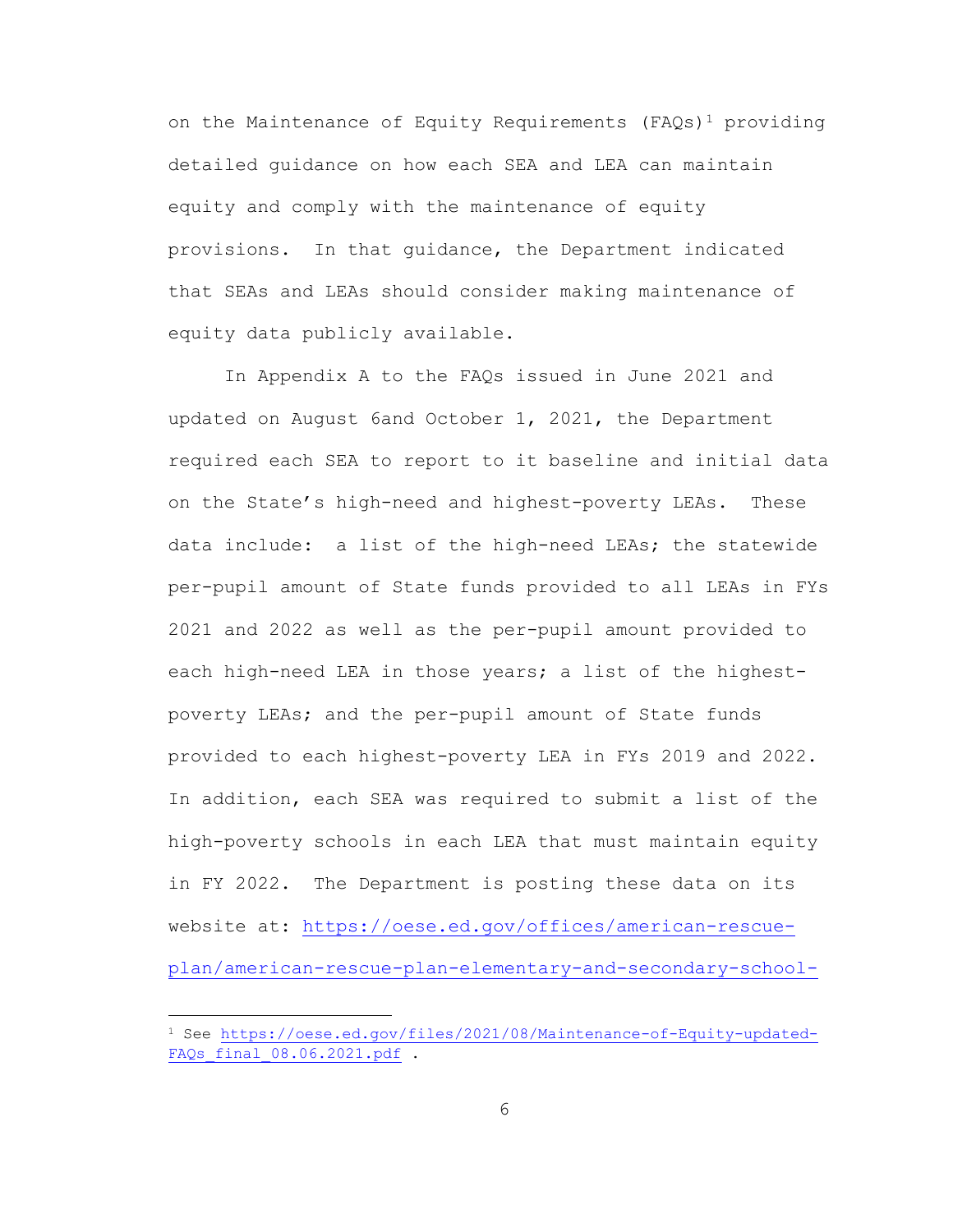[emergency-relief/maintenance-of-equity/](https://oese.ed.gov/offices/american-rescue-plan/american-rescue-plan-elementary-and-secondary-school-emergency-relief/maintenance-of-equity/) and will update the website as new data become available. The Department also intends to collect SEA-level maintenance of equity data through each State's annual performance report and will make those data publicly available.

 Although data on State-level maintenance of equity will be available on the Department's website, there are not publicly available data for LEA-level maintenance of equity. Accordingly, on October 5, 2021, the Department proposed a [requirement](https://www.federalregister.gov/documents/2021/10/05/2021-21764/proposed-requirement-american-rescue-plan-act-elementary-and-secondary-school-emergency-relief-fund)<sup>2</sup> to address this need for transparency and accountability consistent with the Department's policy goals of ensuring that schools serving large proportions of historically underserved groups of students--including students from low-income families, students of color, English learners, students with disabilities, migratory students, and students experiencing homelessness--receive an equitable share of State and local funds as the Nation continues to recover from the impact of the COVID-19 pandemic on our education system. To support these goals, and to ensure public accountability for the implementation of the LEA-level maintenance of equity

<sup>2</sup> www.federalregister.gov/documents/2021/10/05/2021-21764/proposedrequirement-american-rescue-plan-act-elementary-and-secondary-schoolemergency-relief-fund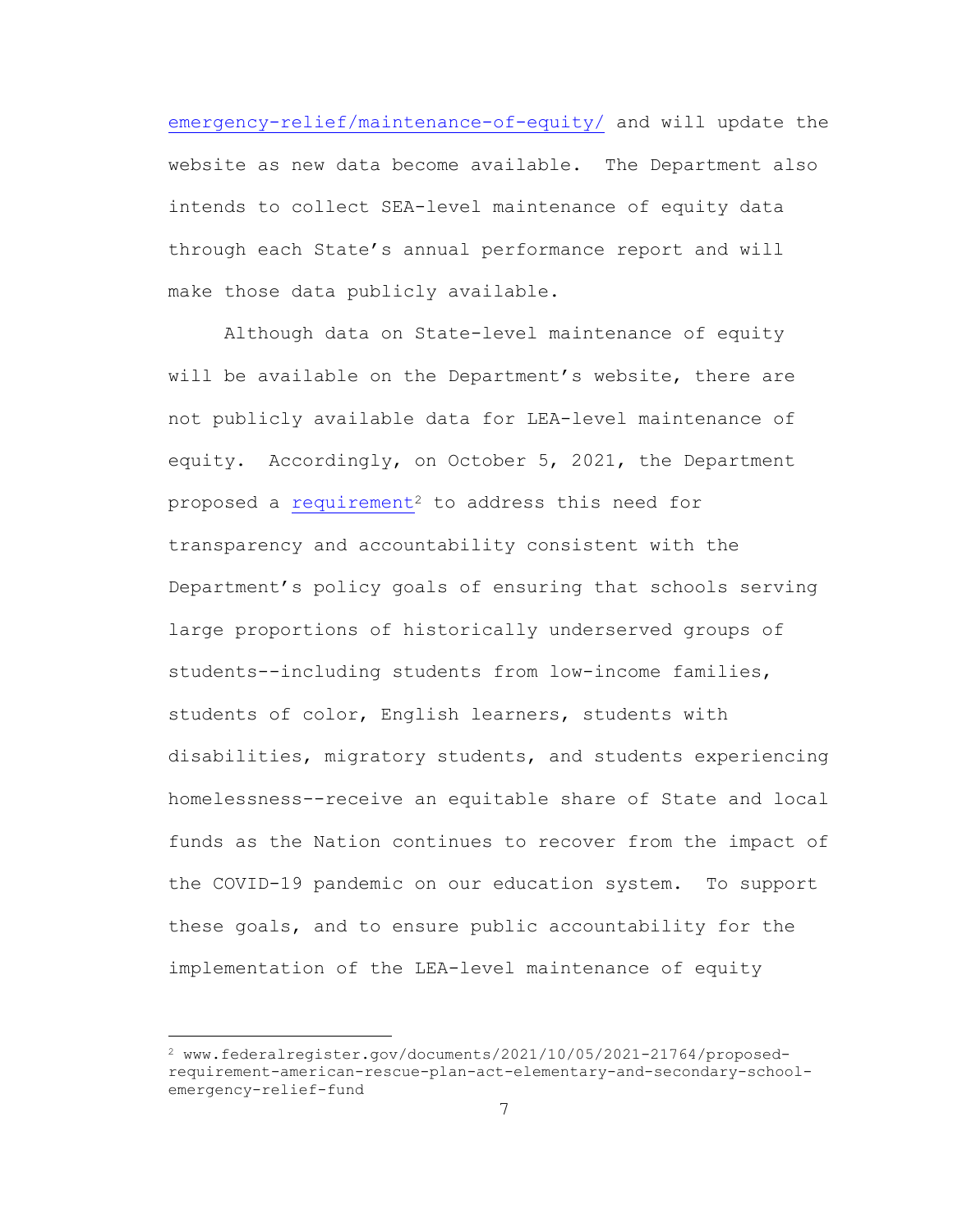provisions of the ARP Act, the Department proposed to require that each SEA make publicly available information on how each LEA in the State is maintaining fiscal and staffing equity to meet the requirements of section 2004(c) of the ARP Act. Requiring that maintenance of equity data be publicly available would allow parents, families, and local communities to access information on how the LEA is maintaining equity for schools with high concentrations of students from low-income families. Additionally, public posting of data and information on how each LEA in the State is maintaining equity is an important accountability tool for SEAs and the Department.

In response to the proposed requirement, the Department received 27 comments from States, LEAs, and national organizations. After considering those comments and other stakeholder input, the Department proposes this significantly revised requirement.

Many commenters recommended that the Department extend the reporting deadline to allow more time for SEAs and LEAs to prepare to meet the data reporting requirements and ensure more accurate reporting. The Department recognizes the concerns of grantees regarding accurate data reporting on a constricted timeline. As a result, the Department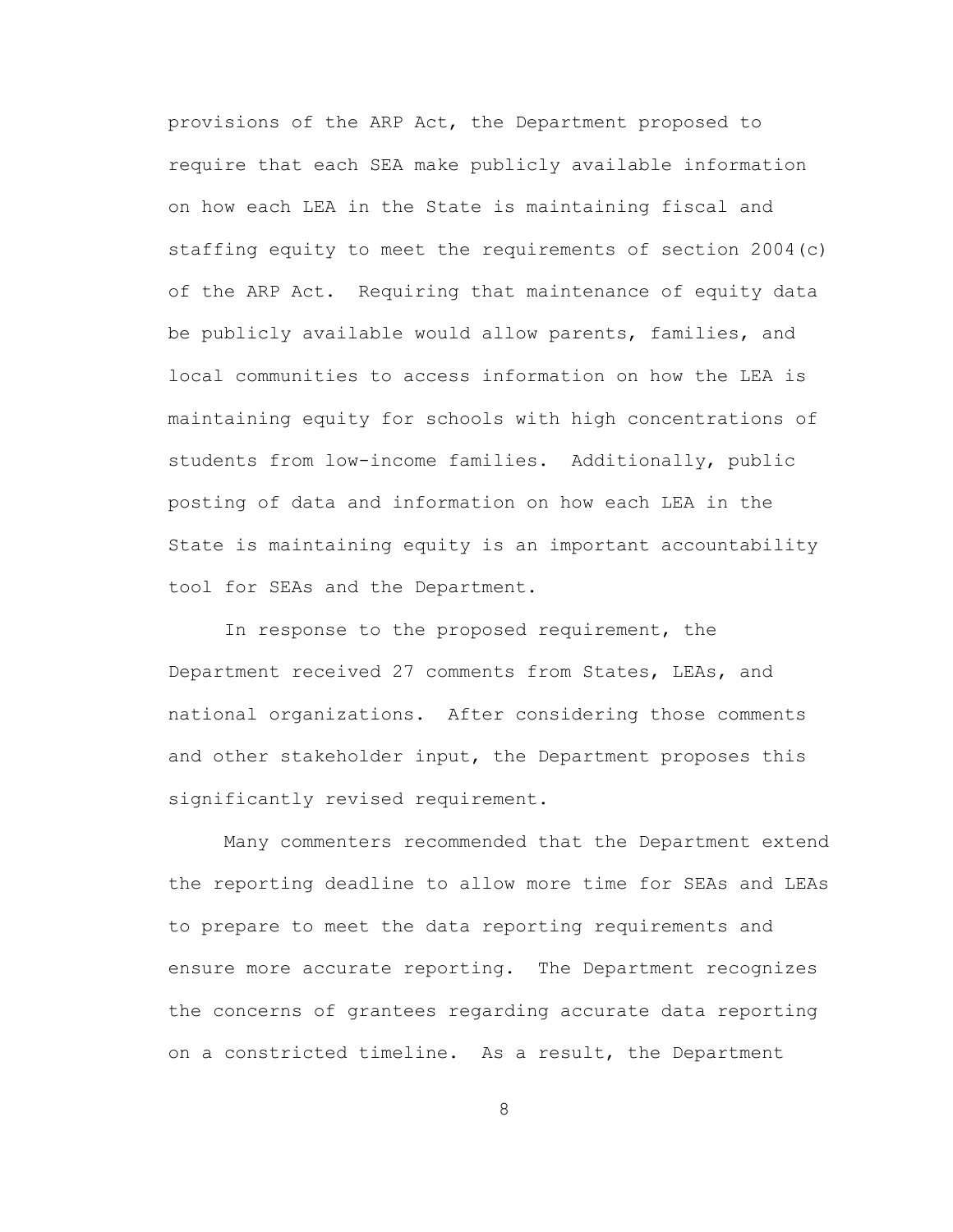proposes to adjust the deadline to significantly extend the period for reporting data.

In addition, multiple commenters strongly recommended allowing for increased flexibility in the reporting requirements to accommodate SEAs' and LEAs' different school finance reporting systems. In response to these comments, the Department proposes to specify expanded options available to SEAs for reporting data to allow an LEA to demonstrate that the LEA maintained equity by providing applicable per-pupil expenditure data where appropriate. Specifically, paragraph (d) of the proposed requirement permits an SEA and its LEAs, in meeting and reporting LEA-level maintenance of equity, to rely on the applicable per-pupil expenditure data required to be included on the State report card pursuant to section 1111 $(h)$  (1) (C)  $(x)$  of the Elementary and Secondary Education Act of 1965 (ESEA). This paragraph would provide an LEA additional flexibility in meeting the LEA-level maintenance of effort requirement by using expenditure data the LEA may already have available for reporting per-pupil expenditures under section  $1111(h)(1)(C)(x)$  of the ESEA without establishing new reporting systems.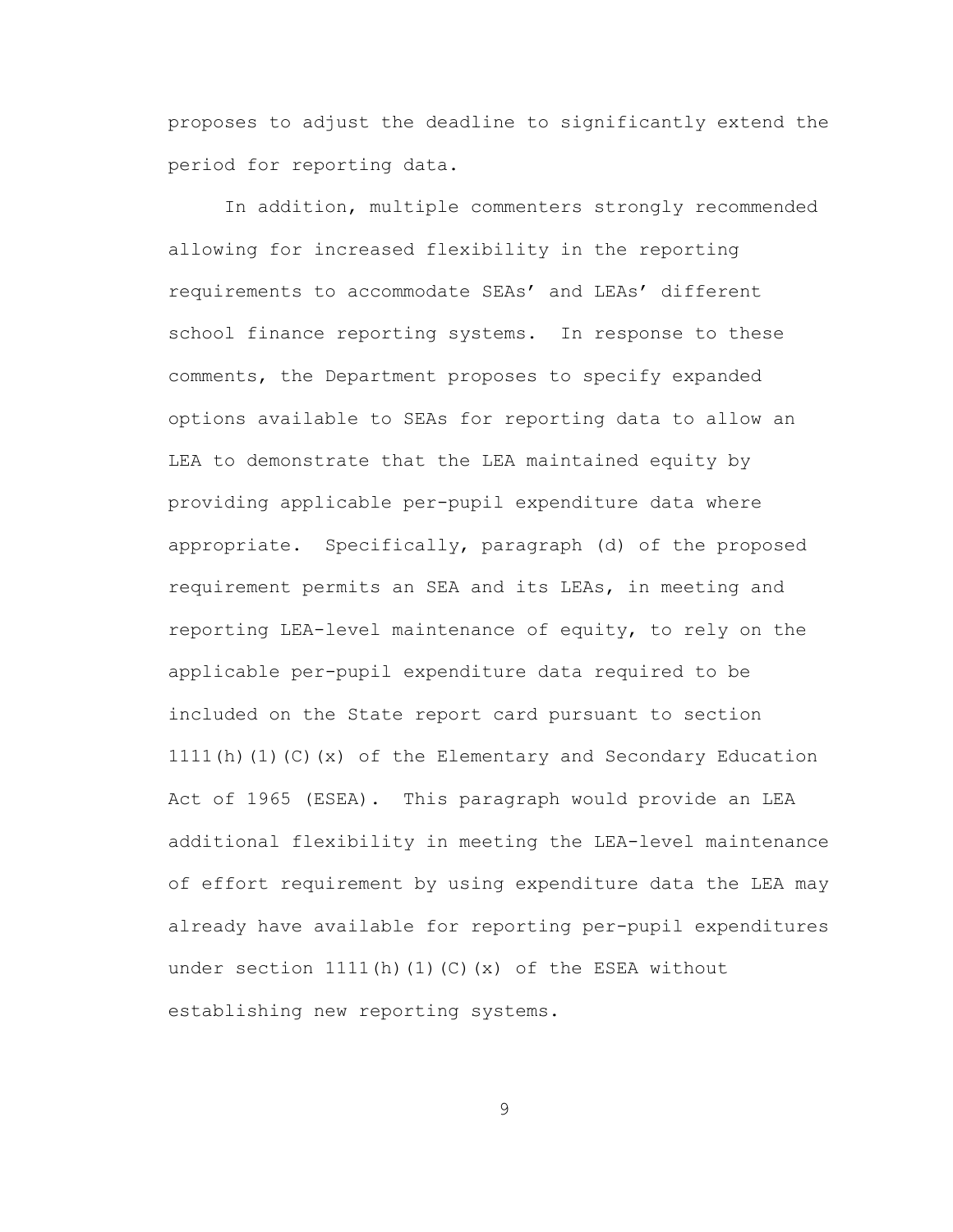Finally, commenters expressed concern over the potential burden that these data reporting requirements would place on SEAs and LEAs, noting that systems may not be in place yet to collect and analyze the data and that developing such systems takes significant amounts of time and labor.

The Department acknowledges these concerns and has addressed them through changes designed to achieve the benefit of sharing information on State and local funding in order to support students who have been subject to longstanding opportunity gaps in our education system.

Under paragraph (c) of the proposed requirements, each State would be required to publish, by December 31 following each applicable school year, specific data regarding compliance with the LEA-level maintenance of equity requirements. We are specifically requesting comment on whether such data elements would be available on the proposed timeline and, if not, when such data would be available. We also solicit comment as to whether, in the alternative, States would be able to publish data on the same proposed timeline demonstrating how each LEA met the fiscal and staffing equity requirements *generally*, instead of the specific data elements in proposed paragraph (c),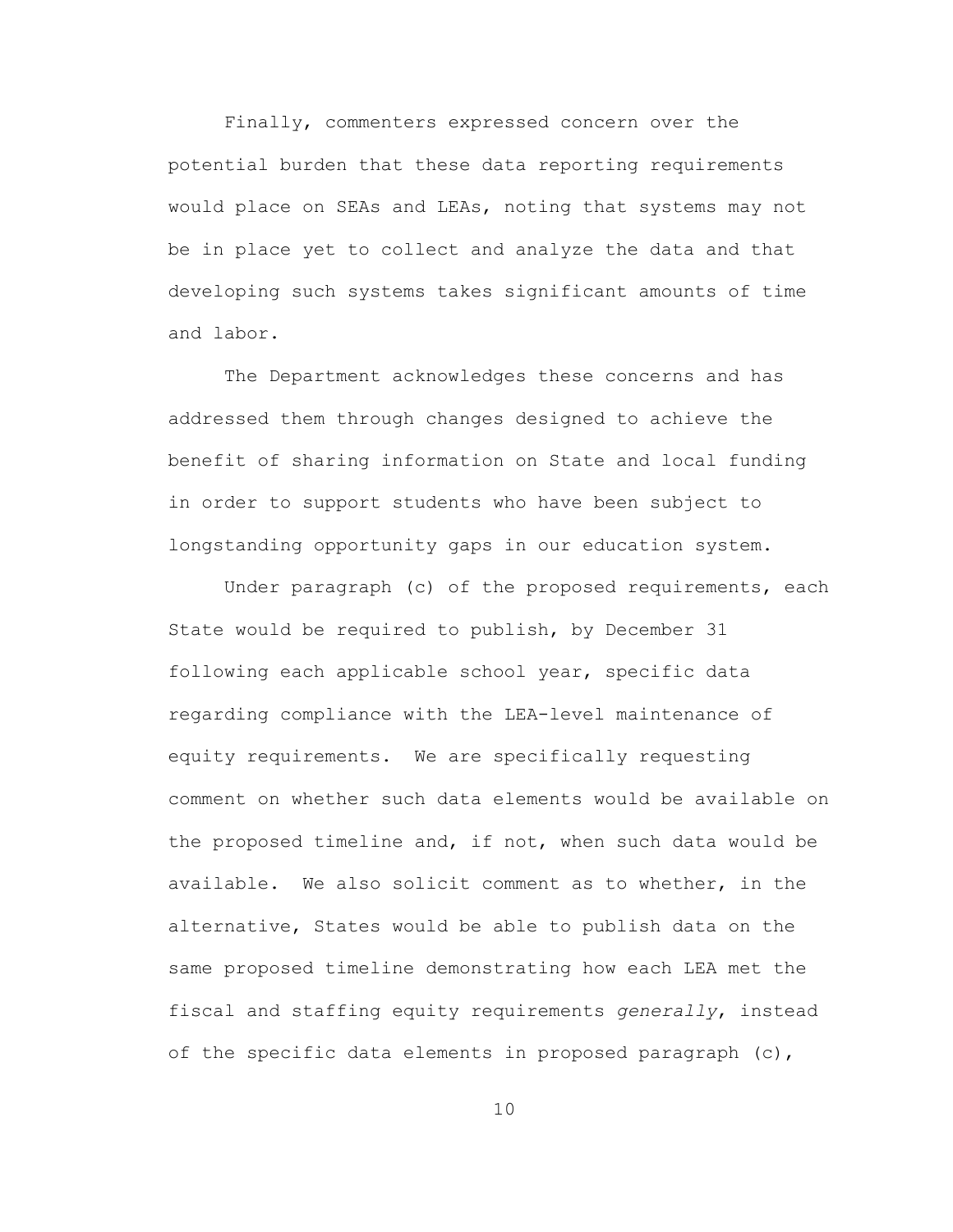and whether it would achieve similar transparency objectives. Under this alternative approach, States would have additional flexibility in the data they use to demonstrate LEA compliance with the requirements, though such an approach could limit cross-State data comparability and provide less certainty for stakeholders regarding the types of data they may reasonably expect from their SEA on LEA implementation.

Finally, given the proposed flexibilities in reporting on LEA-level maintenance of equity, the Department proposes in paragraph (b) that each SEA, by March 31, 2022 for FY 2022 which is the 2021-2022 school year and by November 1, 2022 for FY 2023 which is the 2022-2023 school year, publish on its website a description of how the SEA will ensure that each LEA that is not excepted from LEA-level maintenance of equity requirements is ensuring that its high-poverty schools are protected from any reduction of per-pupil funding by an amount that exceeds the overall per-pupil reduction in the LEA, if any, such that the LEA can make any necessary adjustments in a timely manner. This provision is designed to ensure an SEA has a process for determining that its LEAs actually maintain equity and, if the LEAs do not, are able to make any necessary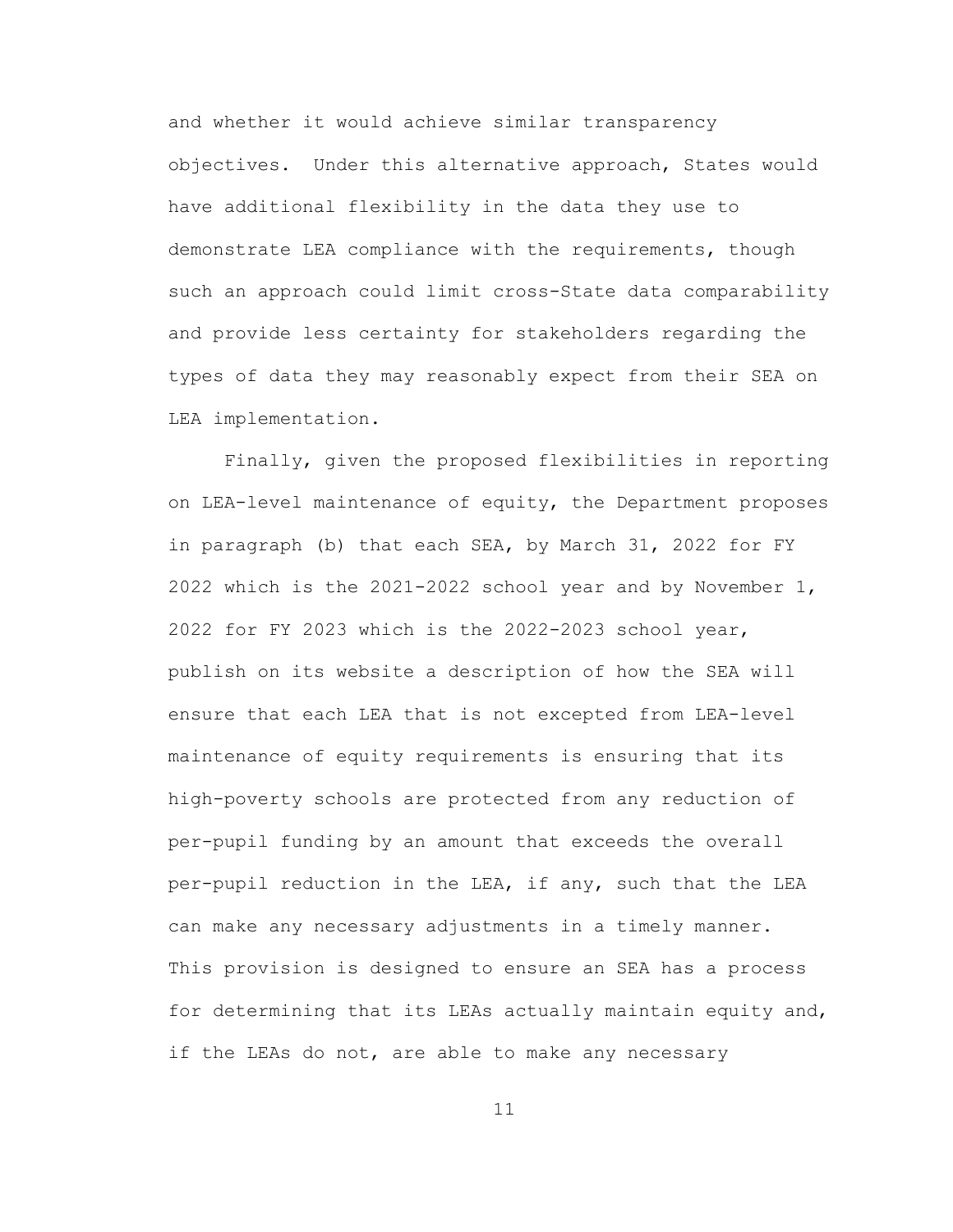adjustments in a timely manner.

Several questions in the FAQs on LEA-level maintenance of equity (see generally Questions 22-32) address the data an SEA would report under this proposed requirement. For example, Question 32 discusses LEAs that may be excepted under proposed paragraph (a)(1) from meeting the LEA-level maintenance of equity requirements, including those LEAs that qualify as having exceptional or uncontrollable circumstances in FY 2022 due to the pandemic. (See also the August 6, 2021, DCL.) Similarly, Questions 23-25 clarify how to identify high-poverty schools under proposed paragraph (a)(2). Question 26 provides information applicable to proposed paragraphs (c)(1) and (2) and (d) on how the amount of per-pupil funding aligns with reporting on per-pupil expenditures under section 1111(h)(1)(C)(x) of the ESEA. Questions 28 and 29 clarify how to determine full-time-equivalent (FTE) staff applicable to proposed paragraphs (c)(3) and (4). Finally, Questions 27 and 30 address how to determine if an LEA has maintained equity in its high-poverty schools for proposed paragraph (c)(5).

# Proposed Requirement:

(a) By March 31, 2022 for FY 2022 which is the 2021- 2022 school year and by November 1, 2022 for FY 2023 which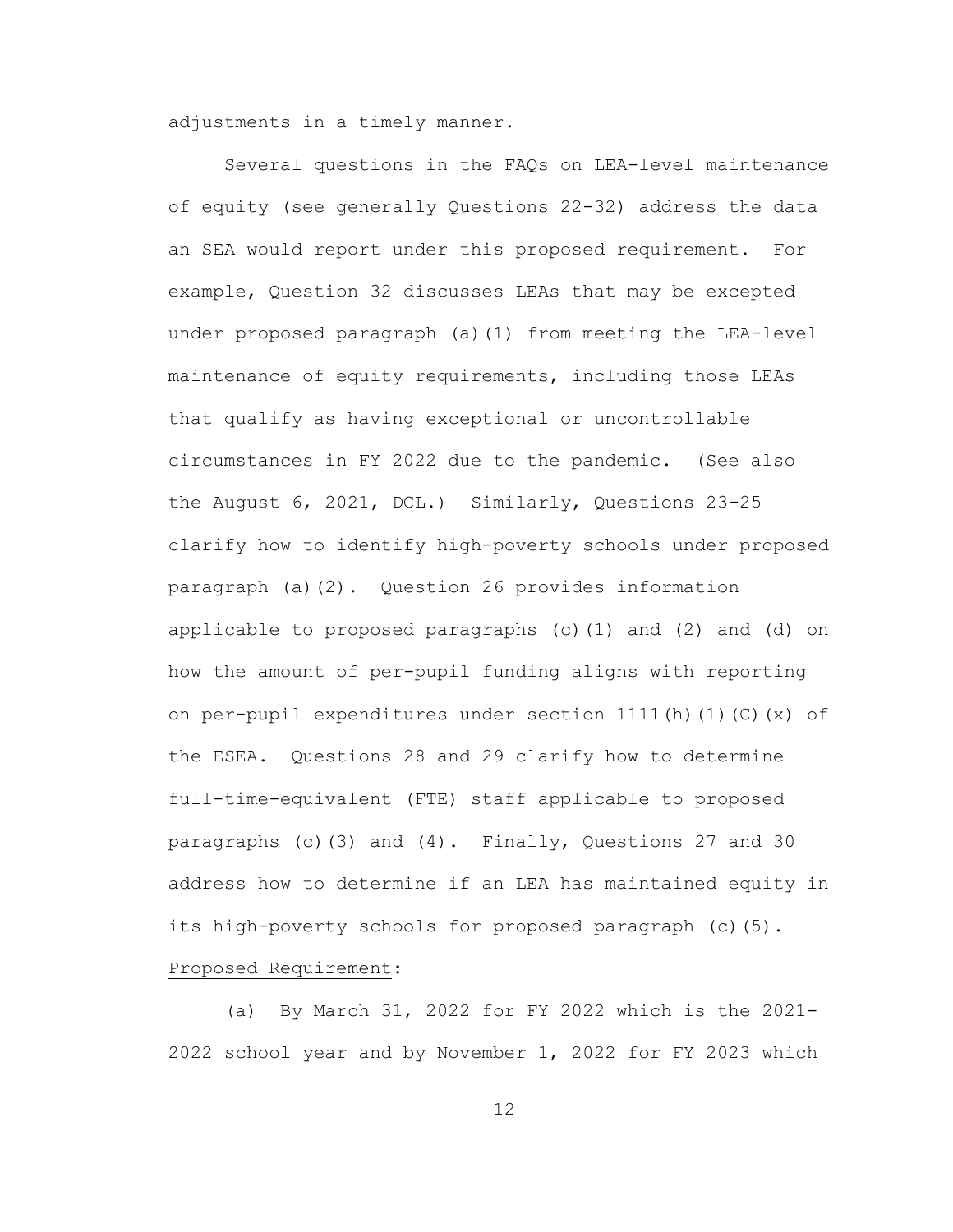is the 2022-2023 school year, a State educational agency (SEA) must publish the following LEA-level maintenance of equity data on its website:

(1) The identity of each LEA in the State that is excepted from LEA-level maintenance of equity requirements under section  $2004(c)(2)$  of the ARP Act for each of the following reasons:

(i) The LEA has a total enrollment of less than 1,000 students.

(ii) The LEA operates a single school.

(iii) The LEA serves all students within each grade span with a single school.

(iv) The LEA has notified the SEA that the LEA demonstrates an exceptional or uncontrollable circumstance under section  $2004(c)(2)(D)$  of the ARP Act and has not implemented an aggregate reduction in combined State and local per-pupil funding.

(v) The LEA has been granted an exception from LEAlevel maintenance of equity requirements by the Department due to an exceptional or uncontrollable circumstance under section 2004(c)(2)(D) of the ARP Act and the Department has informed the SEA of this exception.

(2) For each LEA that is not excepted from LEA-level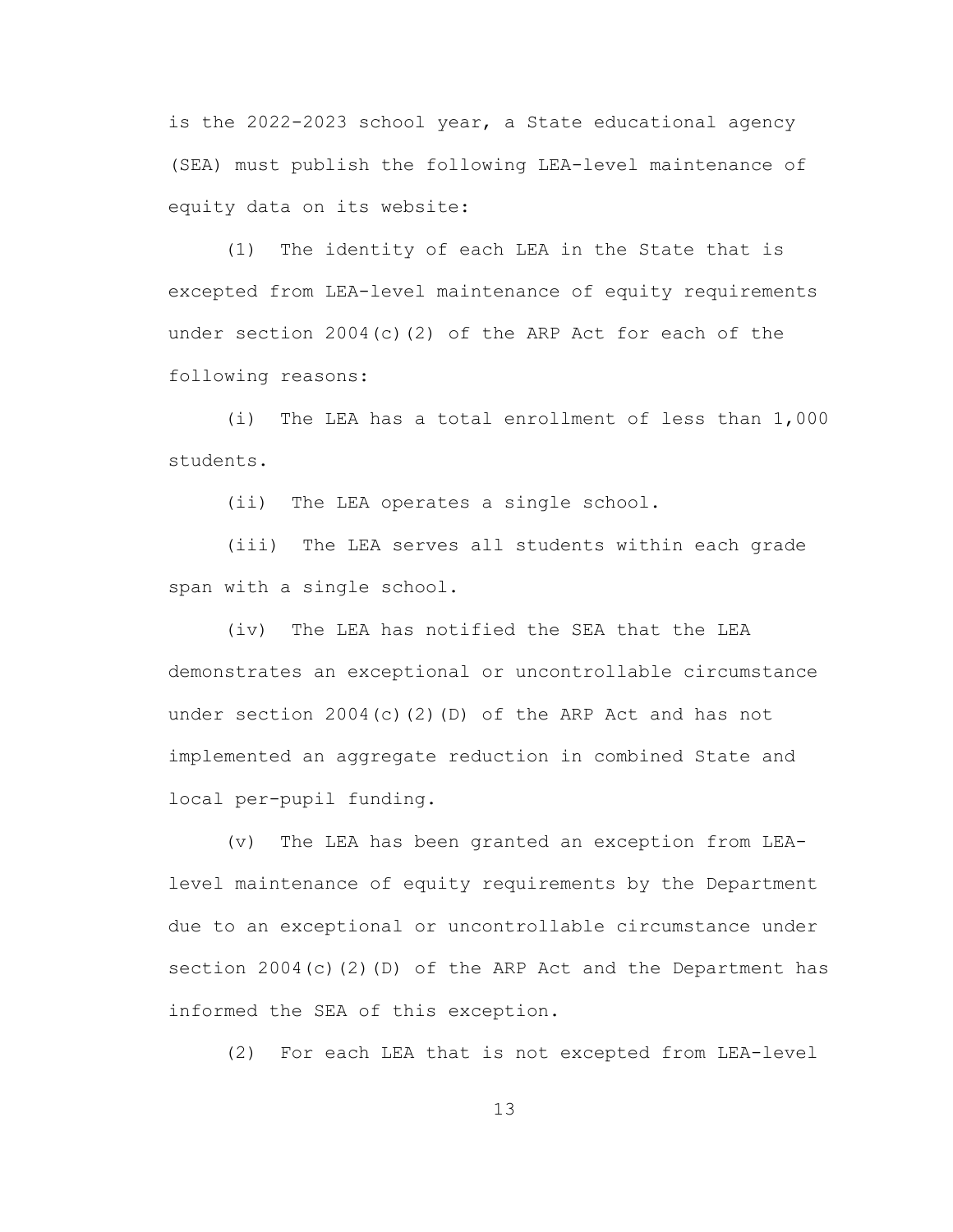maintenance of equity requirements as detailed in paragraph (a)(1), the schools in the LEA that are identified as "high-poverty schools" as defined in section 2004(d)(4) of the ARP Act.

(b) By March 31, 2022 for FY 2022 which is the 2021- 2022 school year and by November 1, 2022 for FY 2023 which is the 2022-2023 school year, each SEA must publish on its website a description of how the SEA will ensure that each LEA that is not excepted from LEA-level maintenance of equity requirements is ensuring that its high-poverty schools are protected from any reduction of per-pupil funding by an amount that exceeds the overall per-pupil reduction in the LEA, if any, such that the LEA can make any necessary adjustments in a timely manner.

(c) By December 31 following each applicable school year (e.g., December 31, 2022, for FY 2022 which is the 2021-2022 school year) or such other date as the Department may approve upon request from an SEA due to the SEA's specific circumstances, an SEA must publish the following LEA-level maintenance of equity data on its website for each LEA in the State that is not excepted from LEA-level maintenance of equity requirements as detailed in paragraph  $(a)(1):$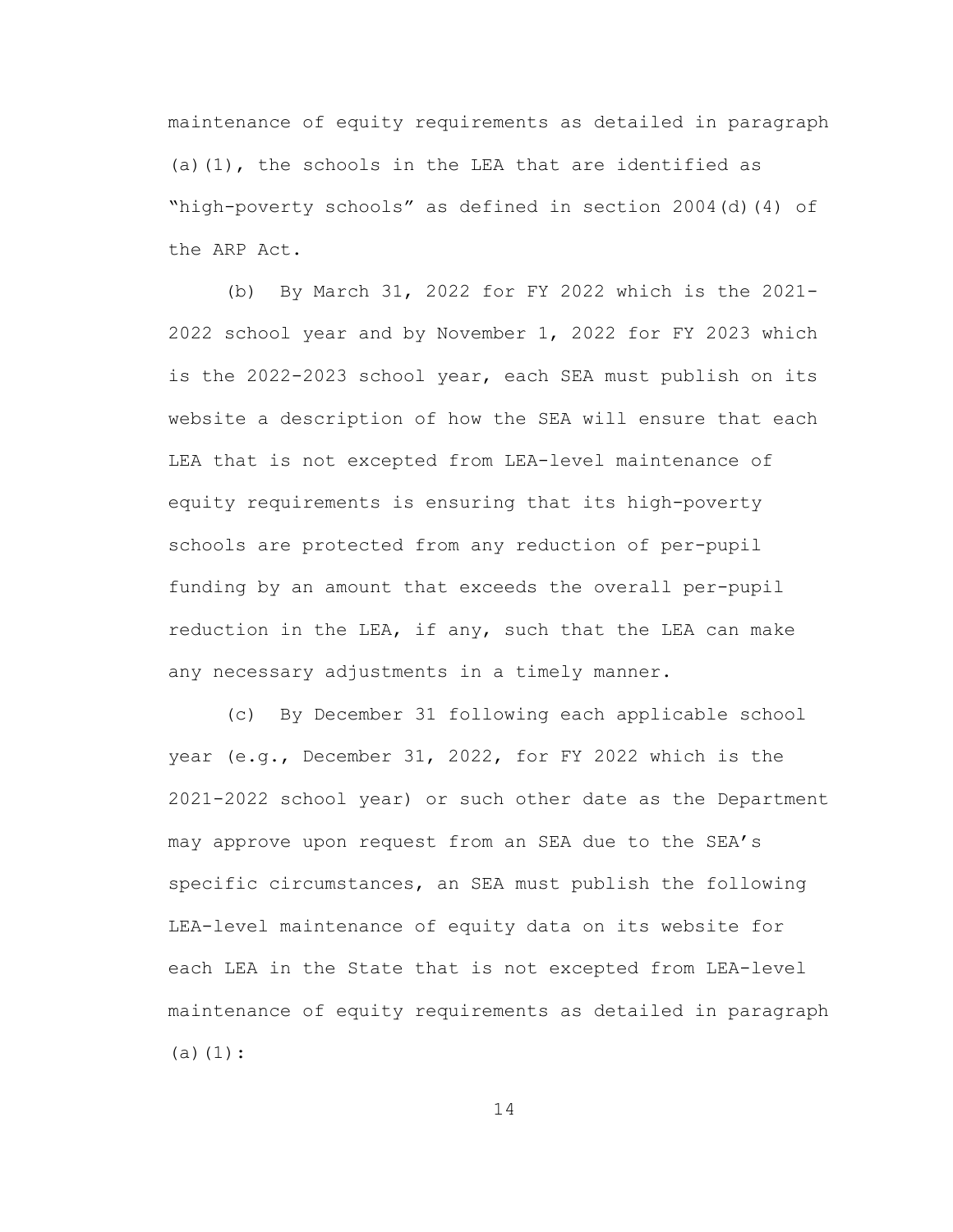(1) The per-pupil amount of funding for each highpoverty school in the LEA in FYs 2021, 2022, and 2023, as applicable for the year for which the data are published.

(2) The per-pupil amount of funding in the aggregate for all schools in the LEA, on a districtwide basis or by grade span, in FYs 2021, 2022, and 2023, as applicable for the year for which the data are published.

(3) The per-pupil number of full-time-equivalent (FTE) staff for each high-poverty school in the LEA in FYs 2021, 2022, and 2023, as applicable for the year for which the data are published, which may also be indicated as the number of students per FTE staff.

(4) The per-pupil number of FTE staff in the aggregate for all schools in the LEA, on a districtwide basis or by grade span, in FYs 2021, 2022, and 2023, as applicable for the year for which the data are published, which may also be indicated as the number of students per FTEs.

(5) Whether the LEA did not maintain equity for any high-poverty school in FY 2022 or 2023, as applicable for the year for which the data are published.

(d) For the purpose of the reporting required in paragraph (c), an SEA and its LEAs may rely on the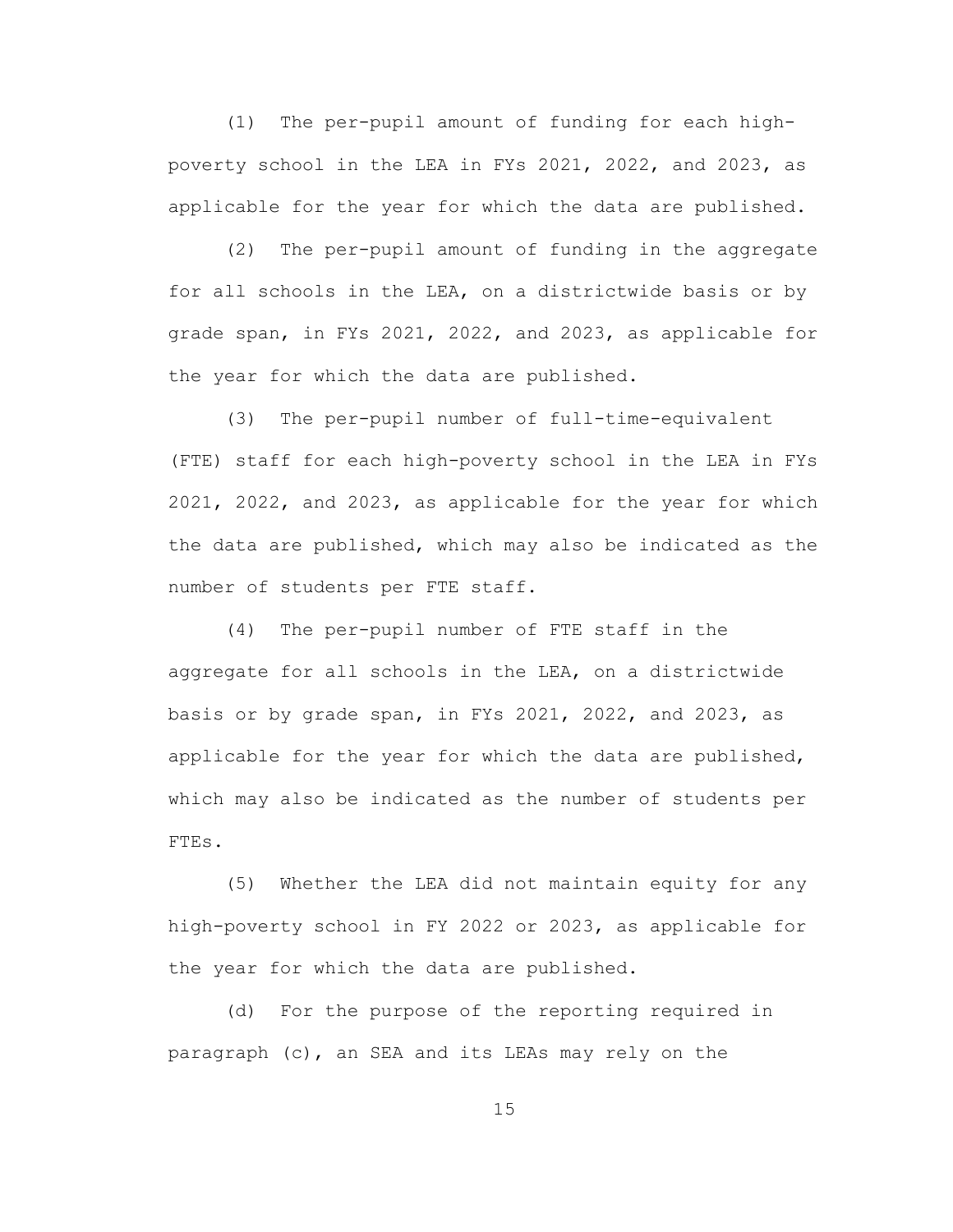applicable per-pupil expenditure data required to be included on the State report card pursuant to section 1111(h)(1)(C)(x) of the Elementary and Secondary Education Act of 1965.

(e) All data required to be published under paragraphs (a)-(d) must be published in a way that is machine-readable and accessible, in a location accessible for parents and families. LEA- and school-level data must be listed by the applicable National Center for Education Statistics LEA ID and school ID, where applicable.

### Executive Orders 12866 and 13563

# Regulatory Impact Analysis

Under Executive Order 12866, the Office of Management and Budget (OMB) must determine whether this regulatory action is "significant" and, therefore, subject to the requirements of the Executive order and subject to review by OMB. Section 3(f) of Executive Order 12866 defines a "significant regulatory action" as an action likely to result in a rule that may--

 (1) Have an annual effect on the economy of \$100 million or more, or adversely affect a sector of the economy, productivity, competition, jobs, the environment, public health or safety, or State, local, or Tribal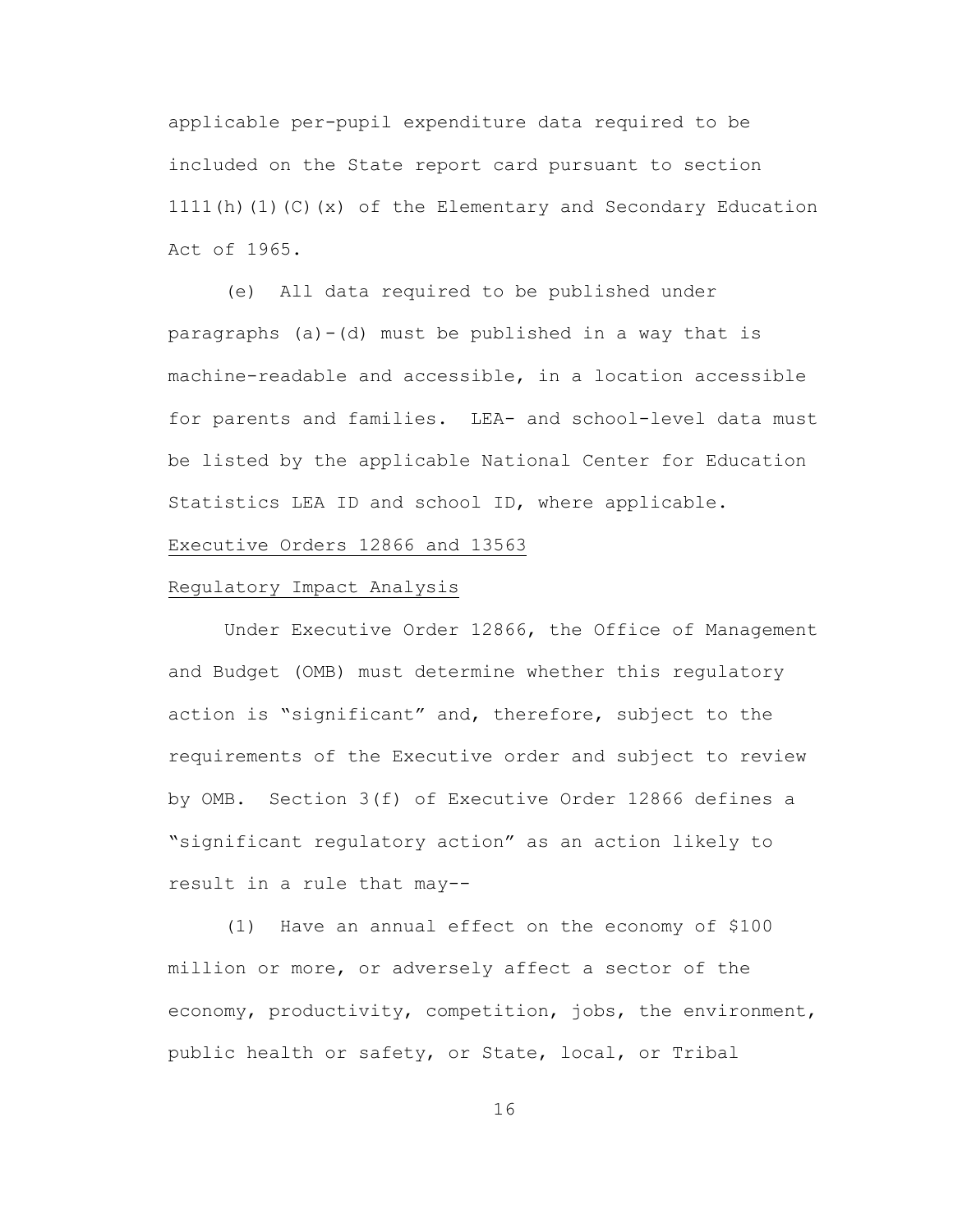governments or communities in a material way (also referred to as an "economically significant" rule);

 (2) Create serious inconsistency or otherwise interfere with an action taken or planned by another agency;

 (3) Materially alter the budgetary impacts of entitlement grants, user fees, or loan programs or the rights and obligations of recipients thereof; or

 (4) Raise novel legal or policy issues arising out of legal mandates, the President's priorities, or the principles stated in the Executive Order.

 This proposed regulatory action is not a significant regulatory action subject to review by OMB under section 3(f) of Executive Order 12866.

We have also reviewed this proposed regulatory action under Executive Order 13563, which supplements and explicitly reaffirms the principles, structures, and definitions governing regulatory review established in Executive Order 12866. To the extent permitted by law, Executive Order 13563 requires that an agency--

 (1) Propose or adopt regulations only on a reasoned determination that their benefits justify their costs (recognizing that some benefits and costs are difficult to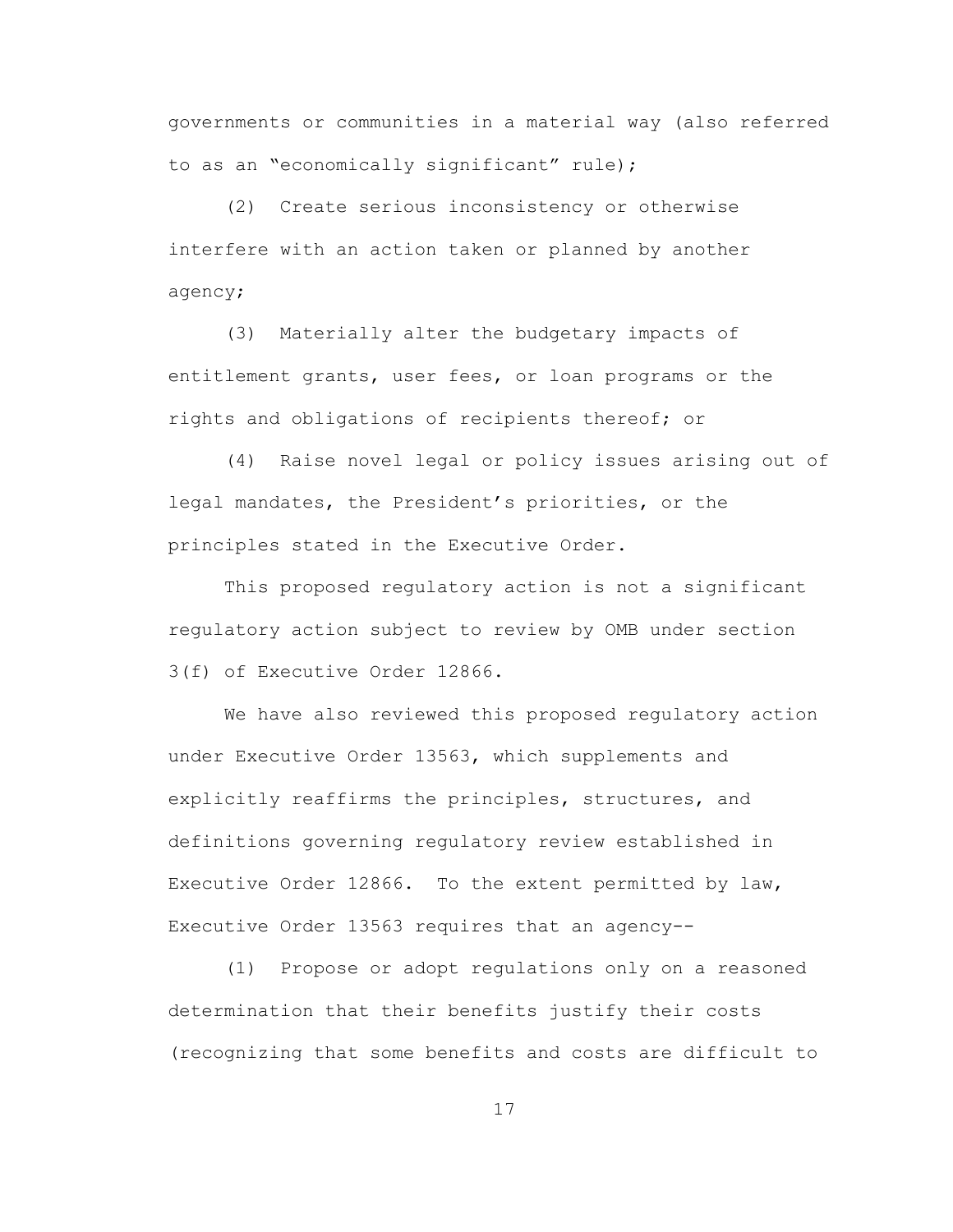quantify);

 (2) Tailor its regulations to impose the least burden on society, consistent with obtaining regulatory objectives and taking into account--among other things and to the extent practicable--the costs of cumulative regulations;

 (3) In choosing among alternative regulatory approaches, select those approaches that maximize net benefits (including potential economic, environmental, public health and safety, and other advantages; distributive impacts; and equity);

 (4) To the extent feasible, specify performance objectives, rather than the behavior or manner of compliance a regulated entity must adopt; and

 (5) Identify and assess available alternatives to direct regulation, including economic incentives--such as user fees or marketable permits--to encourage the desired behavior, or provide information that enables the public to make choices.

 Executive Order 13563 also requires an agency "to use the best available techniques to quantify anticipated present and future benefits and costs as accurately as possible." The Office of Information and Regulatory Affairs of OMB has emphasized that these techniques may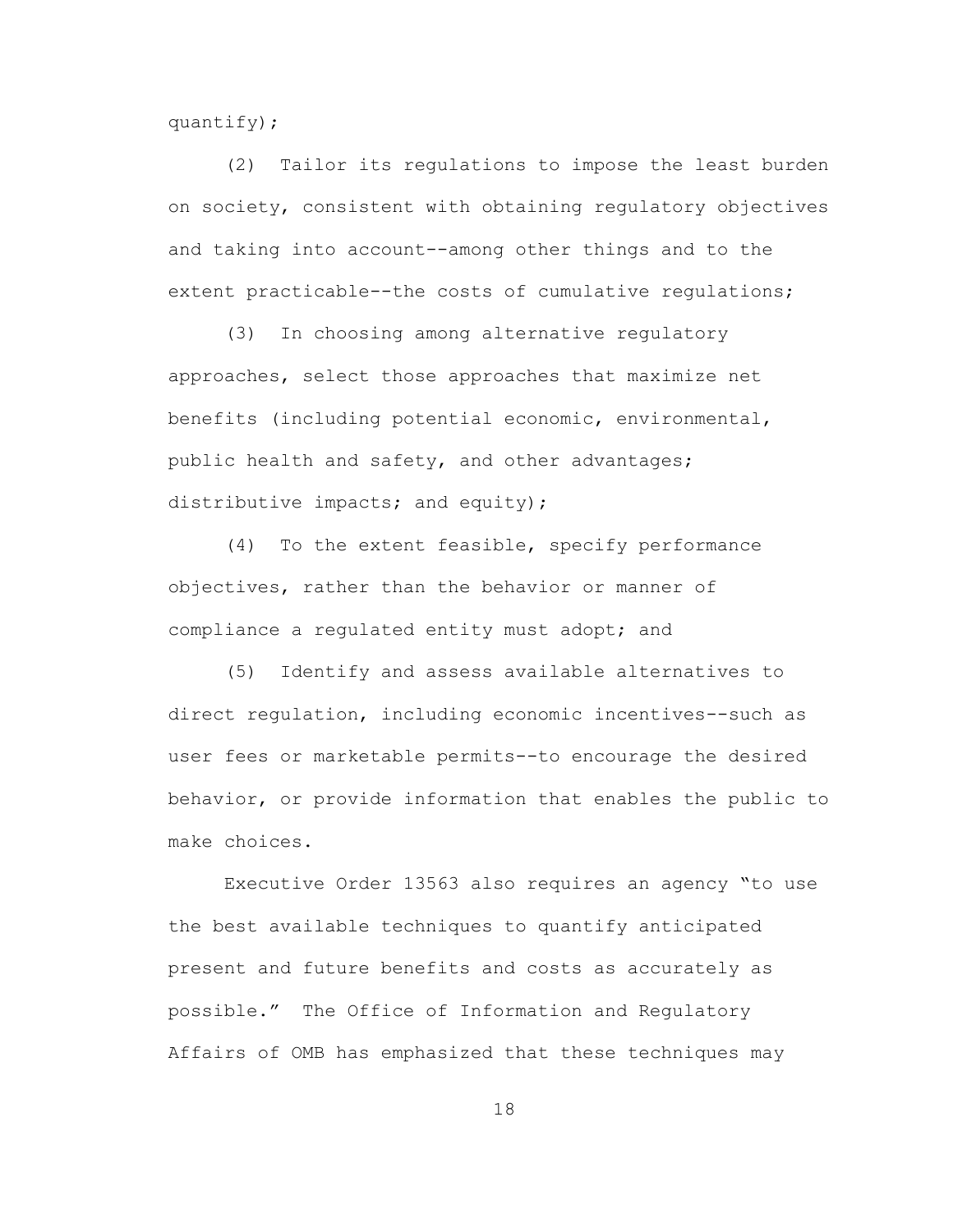include "identifying changing future compliance costs that might result from technological innovation or anticipated behavioral changes."

We are issuing the proposed requirement only on a reasoned determination that its benefits would justify its costs. In choosing among alternative regulatory approaches, we selected the approach that would maximize net benefits. Based on an analysis of anticipated costs and benefits, we believe that the proposed requirement is consistent with the principles in Executive Order 13563.

 We also have determined that this regulatory action does not unduly interfere with State, local, and Tribal governments in the exercise of their governmental functions.

In accordance with the Executive orders, the Department has assessed the potential costs and benefits, both quantitative and qualitative, of this regulatory action. The potential costs are those resulting from statutory requirements and those we have determined as necessary for administering the Department's programs and activities.

### Potential Costs and Benefits

The Department has analyzed the costs and benefits of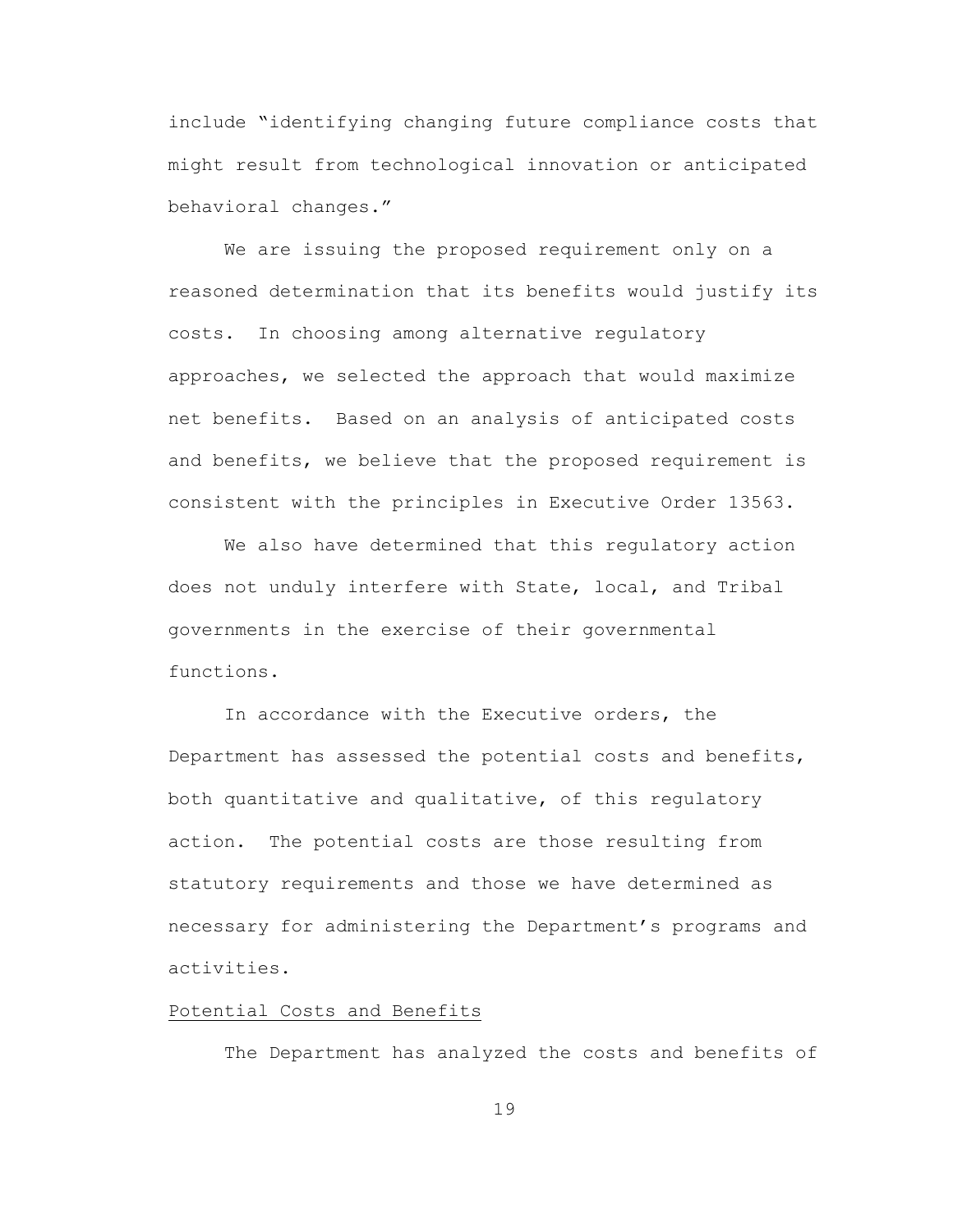complying with the proposed requirement. Due to the varying capacity and administrative structures of affected entities, we cannot estimate, with absolute precision, the likely effects of the proposed requirement. However, as discussed below, we estimate that the proposed requirement would have a net cost of \$60,000 over two years.

As an initial matter, the Department recognizes that staff at SEAs and LEAs nationwide expend considerable effort every year on education finance, both in their general supervisory capacity and as part of their efforts to comply with the maintenance of equity requirements in the ARP Act. The analysis below is not an attempt to quantify those efforts. Rather, this analysis is limited only to the incremental cost of complying with the proposed requirement (e.g., through public reporting).

For the purposes of these estimates, the Department assumes that the proposed requirement does not generate any additional data collection or retention burdens beyond those already imposed by the statutory requirement itself. To the extent that these assumptions are incorrect, actual costs borne by States could be higher than those outlined below.

We assume that a representative from each of the 50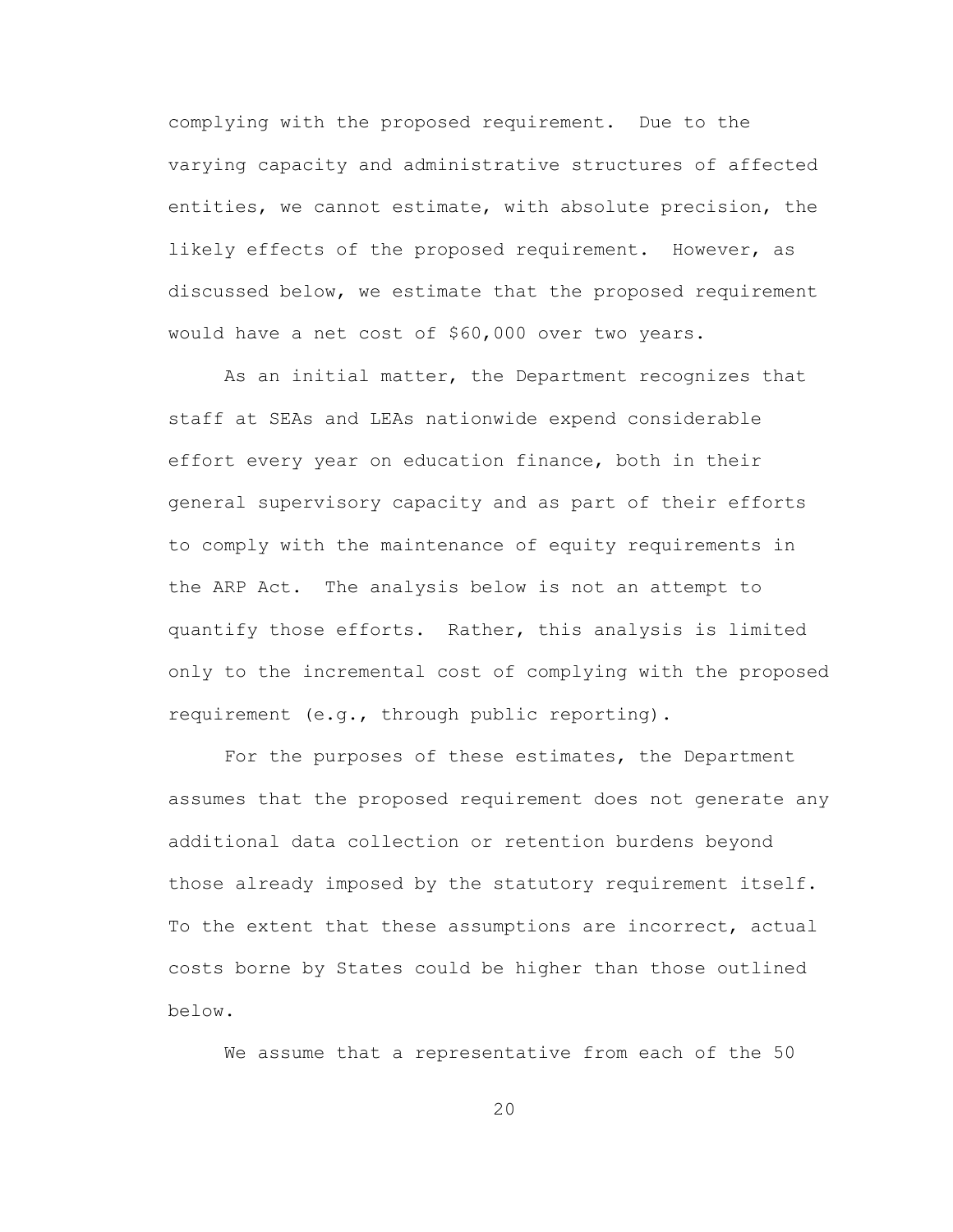States, the District of Columbia, and the Commonwealth of Puerto Rico (hereafter collectively referred to as States) would review the final requirement. We assume that such review would take, on average, one hour per State for a one-time cost of approximately \$2,800.<sup>3</sup>

We assume that, for each State, a management analyst would spend approximately eight hours, on average, compiling the relevant data and preparing it for posting. Within this estimate, we assume a management analyst would employ any necessary data suppression rules, add NCES identifiers, and make any necessary formatting changes for posting of the data. We assume that posting the data online would take a network administrator (\$59.09<sup>4</sup> per hour) approximately 30 minutes. In total, we assume posting data would cost approximately \$23,900 per year.

Finally, we assume that approximately 20 States would need to update their data after initial posting. We assume the updates would take a management analyst approximately 4

<sup>3</sup> The Department assumes a loaded wage rate of \$53.79 per hour based on the average hourly wage rate for management analysts employed in State governments, excluding schools and hospitals (https://www.bls.gov/oes/current/naics4\_999200.htm), which is multiplied by 1.61 to account for the employer cost for employee compensation (https://www.bls.gov/news.release/pdf/ecec.pdf). <sup>4</sup> The Department assumes a loaded wage rate of \$59.09 per hour based on the average hourly wage rate for network and computer systems administrators employed in State governments, excluding schools and hospitals (https://www.bls.gov/oes/current/naics4\_999200.htm), which is multiplied by two to account for overhead and benefits.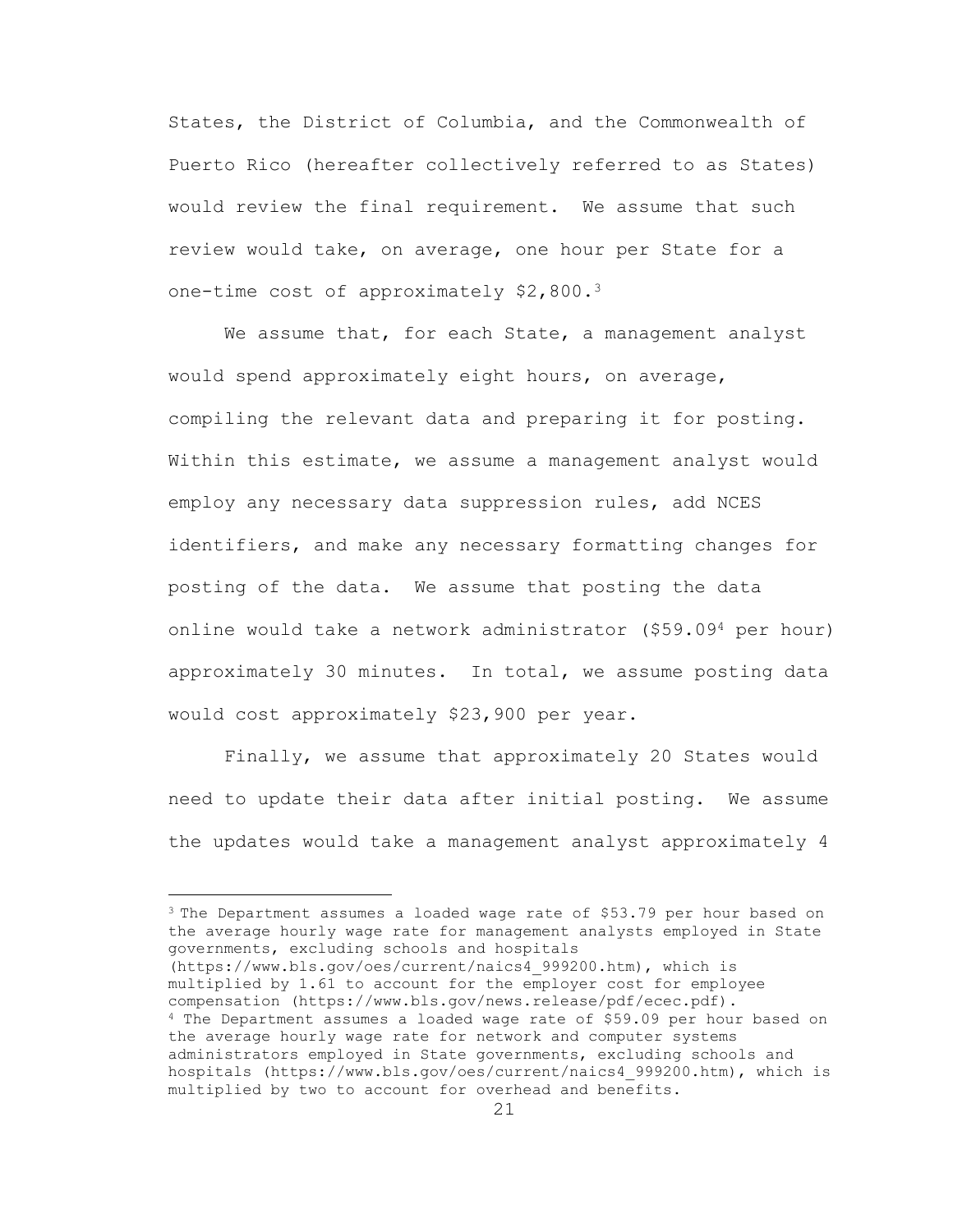hours to complete and would require 30 minutes for a network administrator to post. In total, we assume posting corrections would cost approximately \$4,900 per year.

In general, we believe that the costs outlined above could be offset with funds the States have reserved under the ARP ESSER grant program. The benefit of publicly posting LEA-level maintenance of equity data is to facilitate public accountability so that parents and families will be able to access publicly available information on how each LEA in the State is maintaining fiscal and staffing equity. Additionally, public posting of data and information on how each LEA in the State is maintaining equity is an important accountability tool for SEAs and the Department. As such, we believe the benefit to the general public would far outweigh any burden on States.

## Clarity of the Regulations

Executive Order 12866 and the Presidential memorandum "Plain Language in Government Writing" require each agency to write regulations that are easy to understand.

The Secretary invites comments on how to make the proposed requirement easier to understand, including answers to questions such as the following: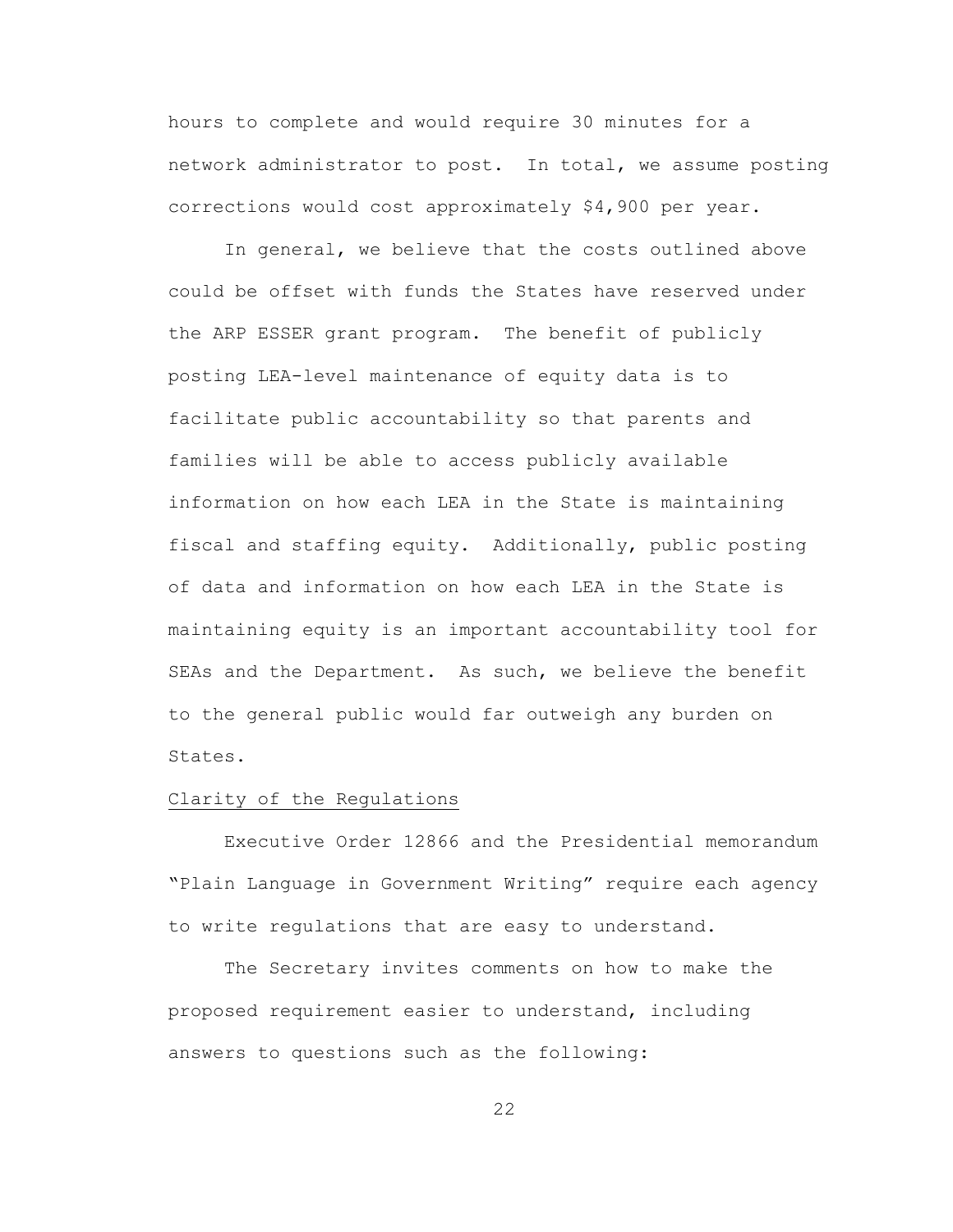• Are the requirements in the proposed regulations clearly stated?

• Do the proposed regulations contain technical terms or other wording that interferes with their clarity?

• Would the proposed regulations be difficult to understand for or to explain to someone with literacy challenges or limited English proficiency?

• Does the format of the proposed regulations (grouping and order of sections, use of headings, paragraphing, etc.) aid or reduce their clarity?

• Would the proposed regulations be easier to understand if we divided them into more (but shorter) sections?

• Could the description of the proposed regulations in the SUPPLEMENTARY INFORMATION section of this preamble be more helpful in making the proposed regulations easier to understand? If so, how?

• What else could we do to make the proposed regulations easier to understand?

To send any comments that concern how the Department could make the proposed requirement easier to understand, see the instructions in the ADDRESSES section.

23 Intergovernmental Review: These programs are not subject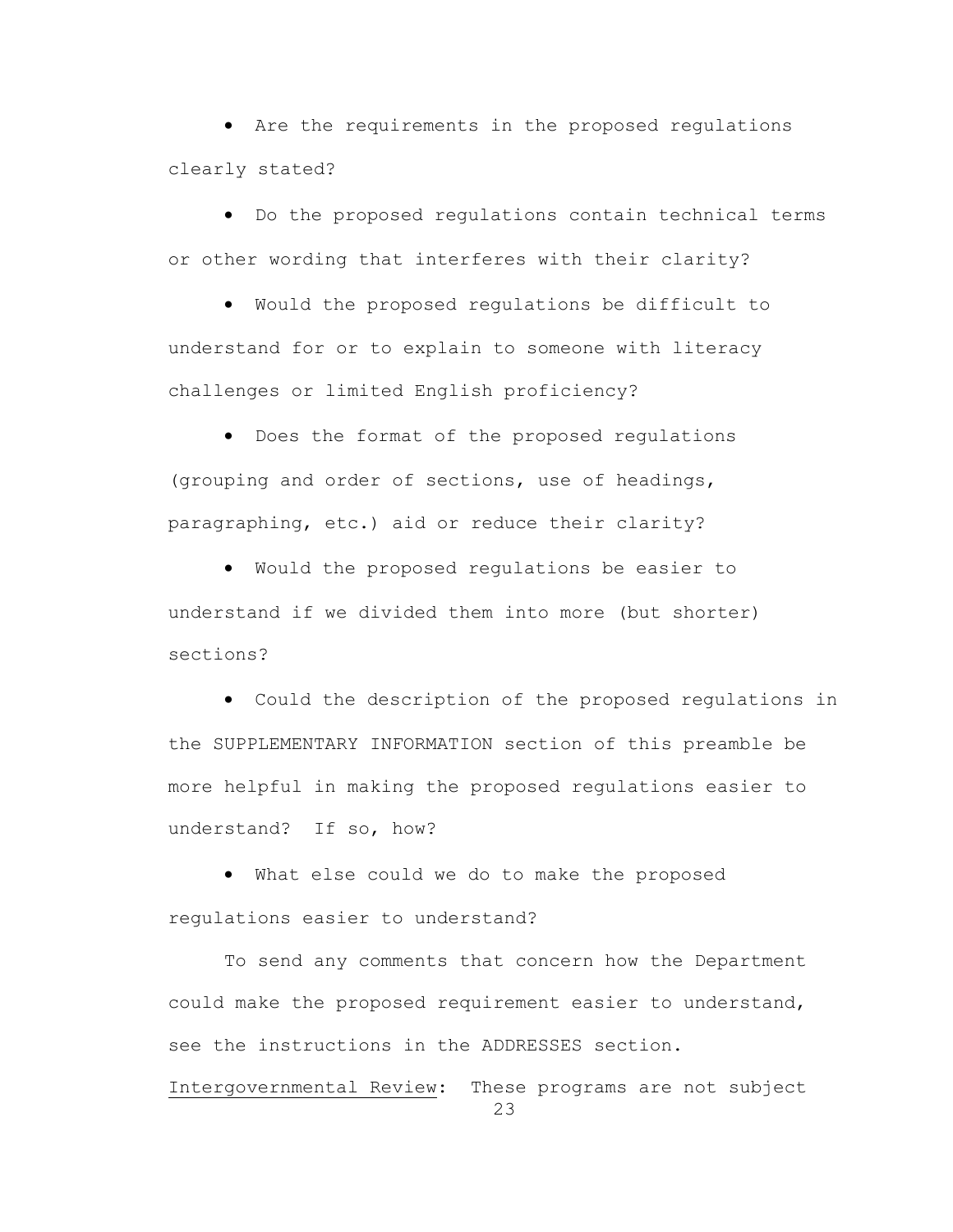to Executive Order 12372 and the regulations in 34 CFR part

## 79.Regulatory Flexibility Act Certification

The Secretary certifies that this proposed regulatory action would not have a significant economic impact on a substantial number of small entities. The U.S. Small Business Administration Size Standards define proprietary institutions as small businesses if they are independently owned and operated, are not dominant in their field of operation, and have total annual revenue below \$7,000,000. Nonprofit institutions are defined as small entities if they are independently owned and operated and not dominant in their field of operation. Public institutions are defined as small organizations if they are operated by a government overseeing a population below 50,000.

The proposed regulatory action would affect only States, none of which is a small entity for the purpose of this analysis.

#### Paperwork Reduction Act

As part of its continuing effort to reduce paperwork and respondent burden, the Department provides the general public and Federal agencies with an opportunity to comment on proposed and continuing collections of information in accordance with the Paperwork Reduction Act of 1995 (PRA)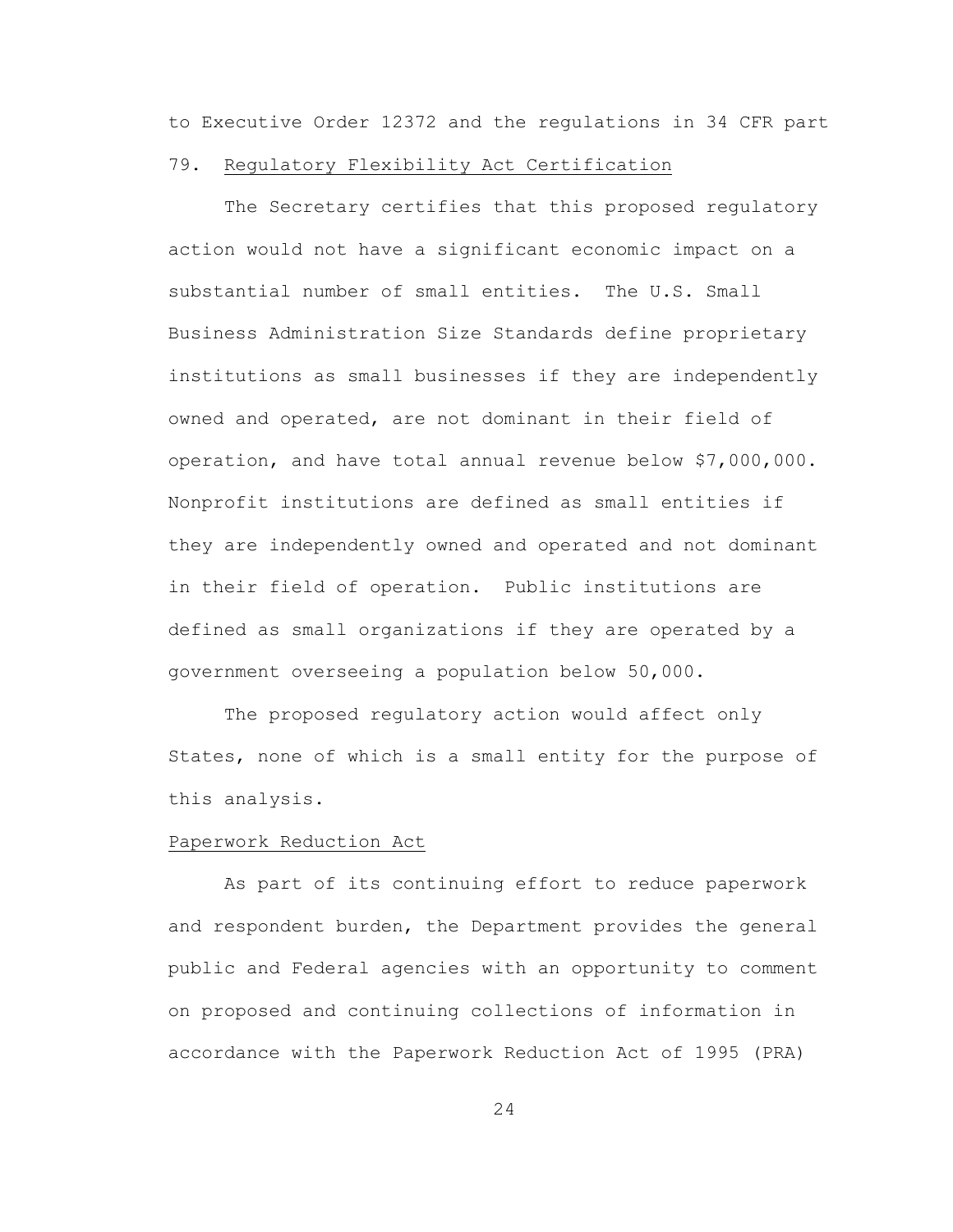(44 U.S.C. 3501 et seq.). This helps ensure that the public understands the Department's collection instructions, respondents provide the requested data in the desired format, reporting burden (time and financial resources) is minimized, collection instruments are clearly understood, and the Department can properly assess the impact of collection requirements on respondents.

The proposed requirement that an SEA must publish on its website LEA-level maintenance of equity data for each LEA in the State contains an information collection requirement. Under the PRA, the Department has submitted this requirement to OMB for its review.

A Federal agency may not conduct or sponsor a collection of information unless OMB approves the collection under the PRA and the corresponding information collection instrument displays a currently valid OMB control number. Notwithstanding any other provision of the law, no person is required to comply with, or is subject to penalty for failure to comply with, a collection of information if the collection instrument does not display a currently valid OMB control number.

As discussed in the Potential Costs and Benefits section of the Regulatory Impact Analysis, this proposed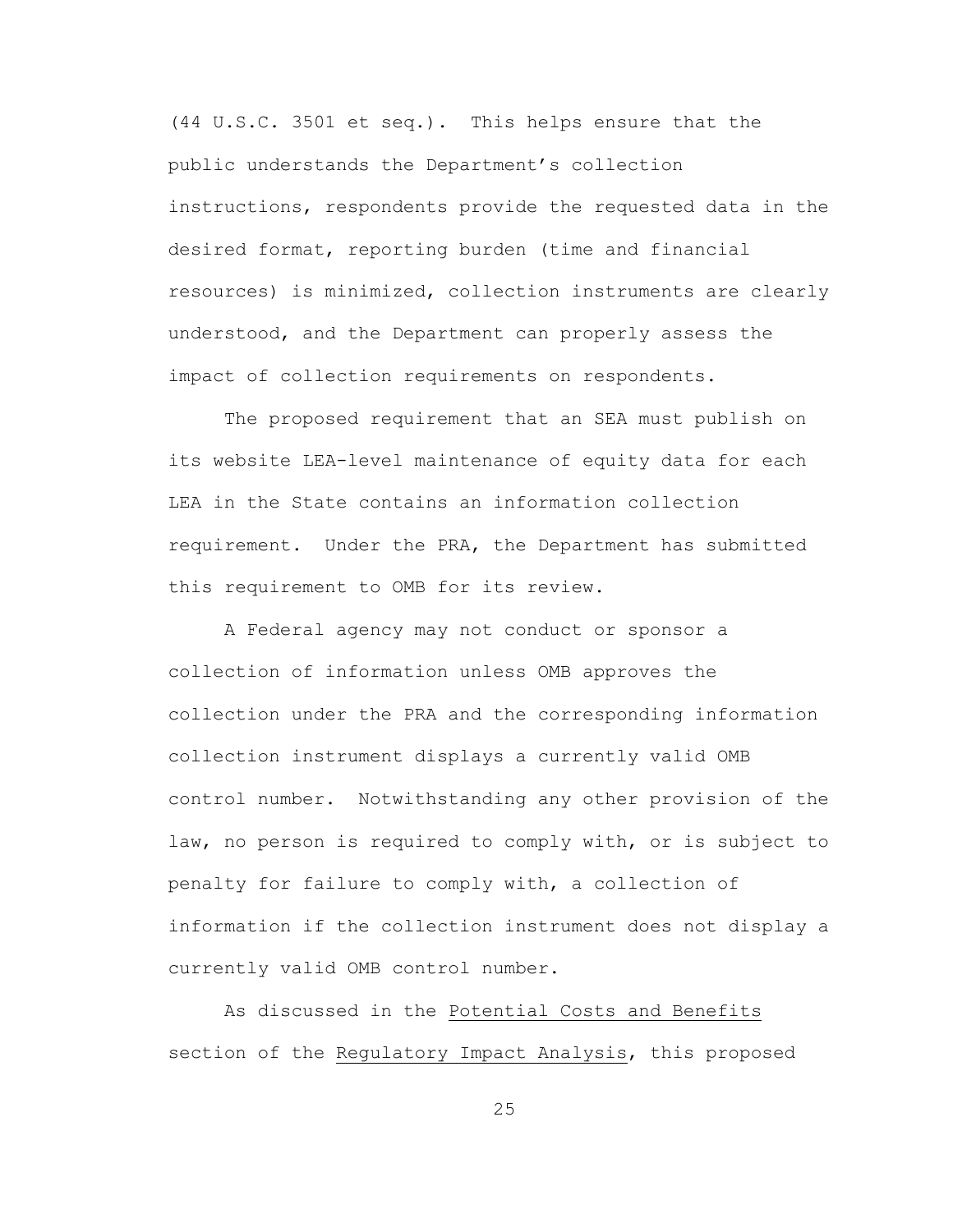requirement would create cost and burden hours for SEAs. In the following paragraphs, we estimate the cost and burden hours associated with complying with this proposed requirement. Differences between the estimates in the Regulatory Impact Analysis and this section are due to differences in calculating the net impact and annual impact of this requirement.

We assume that, for each SEA, including the District of Columbia and the Commonwealth of Puerto Rico, a management analyst, at an hourly rate of \$53.79, will spend approximately 8 hours compiling the relevant data and preparing it for publication on the SEA website. At an hourly rate of \$59.09, we estimate that posting the data online would take a network administrator approximately 30 minutes. We estimate that posting the LEA-level maintenance of equity data would cost each SEA \$460 and result in 8.5 burden hours annually for a total annual cost of \$23,900, and 442 burden hours.

We estimate that approximately 20 States will need to update their data after initial posting. We assume the updates would take a management analyst approximately 4 hours to complete and would require 30 minutes for a network administrator to post. We estimate posting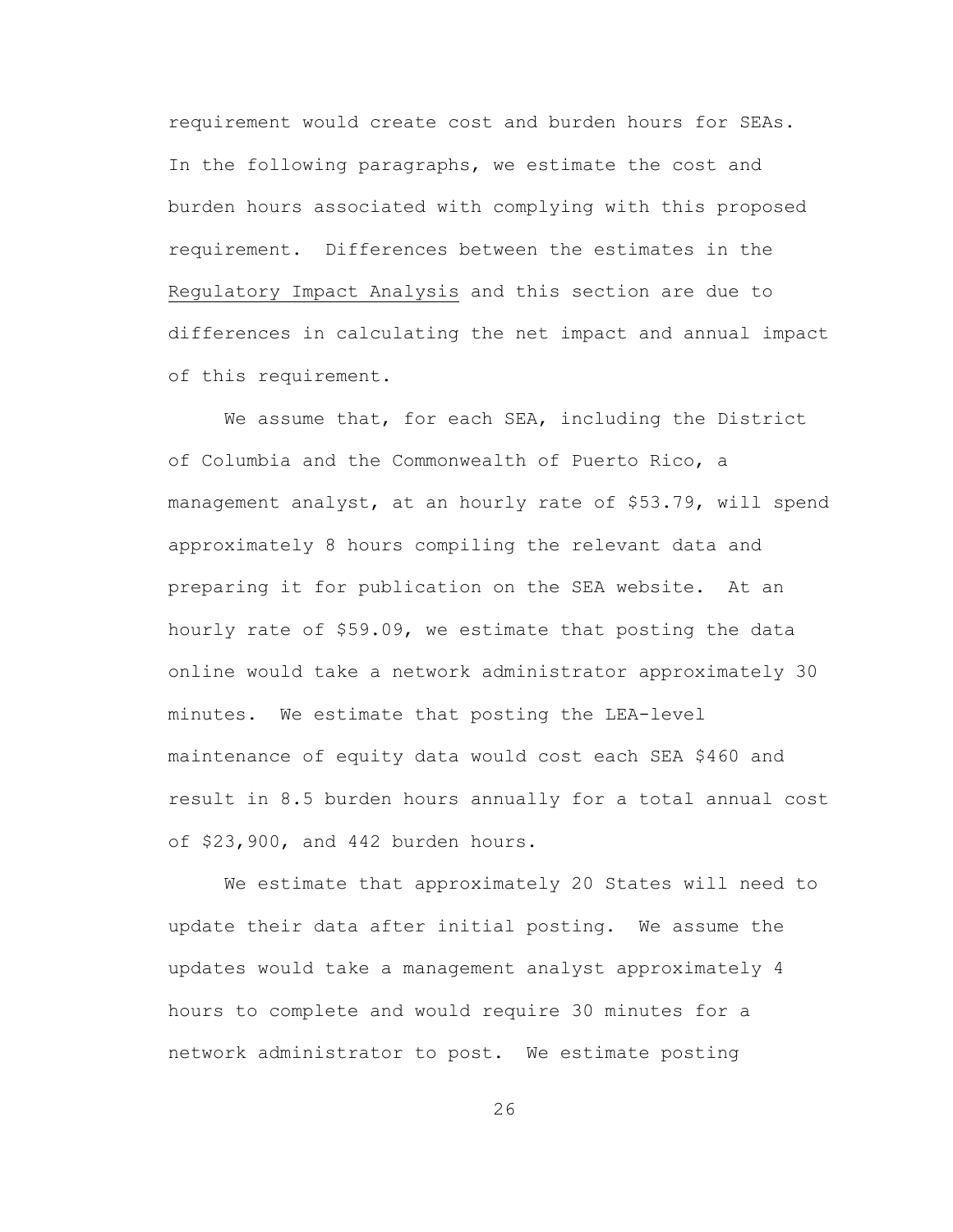corrections will cost each SEA \$240 and result in 4.5 burden hours for a total cost of \$4,900, and 90 burden hours.

Collectively, we estimate that this proposed requirement would result in a total estimated cost of \$28,800 and a total estimated burden of 532 hours to the public annually.

The Department is requesting paperwork clearance on the OMB 1810-0759 data collection associated with this proposed requirement. That request will account for all burden hours and costs discussed within this section. Consistent with 5 CFR 1320.8(d), the Department is soliciting comments on the information collection through this document. Between 30 and 60 days after publication of this document in the *Federal Register*, OMB is required to make a decision concerning the collections of information contained in this proposed requirement. Therefore, to ensure that OMB gives your comments full consideration, it is important that OMB receives your comments on these Information Collection Requests by [INSERT DATE 30 DAYS AFTER DATE OF PUBLICATION IN THE FEDERAL REGISTER]. Comments related to the information collection activities must be submitted electronically through the Federal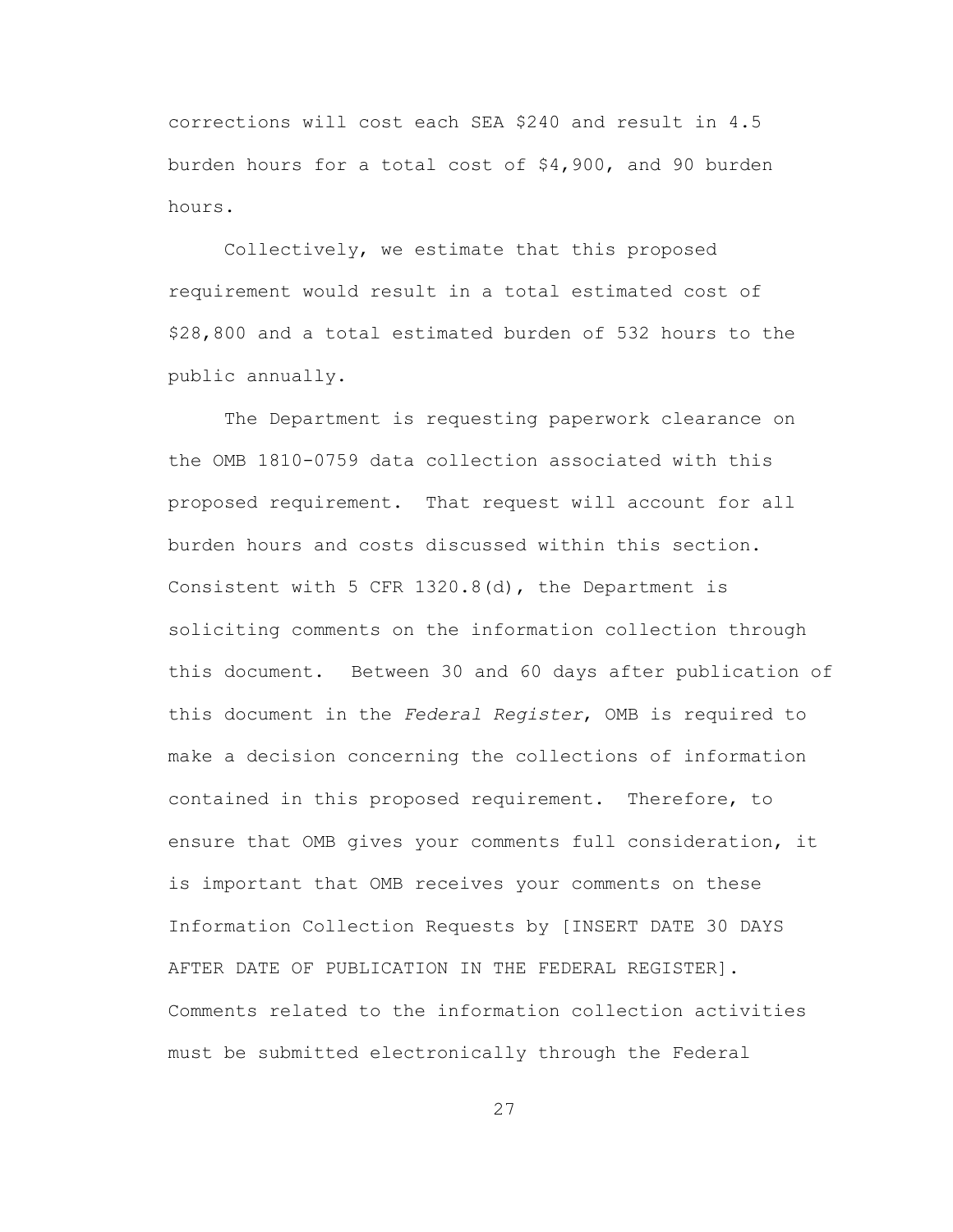eRulemaking Portal at [www.regulations.gov](http://www.regulations.gov/) by selecting the Docket ID number ED-2021-OESE-0116 or via postal mail, commercial delivery, or hand delivery by referencing the Docket ID number and the title of the information collection request at the top of your comment. Comments submitted by postal mail or delivery should be addressed to the PRA Coordinator of the Strategic Collections and Clearance Governance and Strategy Division, U.S. Department of Education, 400 Maryland Ave., SW, Room 6W208D, Washington, DC 20202–8240.

Note: The Office of Information and Regulatory Affairs and the Department review all comments related to the information collection activities posted at

[www.regulations.gov.](http://www.regulations.gov/)

# Collection of Information

|              |           |          | Total     |            |
|--------------|-----------|----------|-----------|------------|
| Information  | Estimated | Hours    | Estimated |            |
| Collection   | Number of | Per      | Burden    | Estimated  |
| Activity     | Responses | Response | Hours     | Total Cost |
| LEA-level    |           |          |           |            |
| Maintenance  |           |          |           |            |
| of Equity    |           |          |           |            |
| Data Posting | 52        | 8.5      | 442       | \$23,900   |
| LEA-level    |           |          |           |            |
| Maintenance  |           |          |           |            |
| of Equity    |           |          |           |            |
| Data Updates | 20        | 4.5      | 90        | \$4,900    |
| Annualized   |           |          |           |            |
| Total        | 72        |          | 532       | \$28,800   |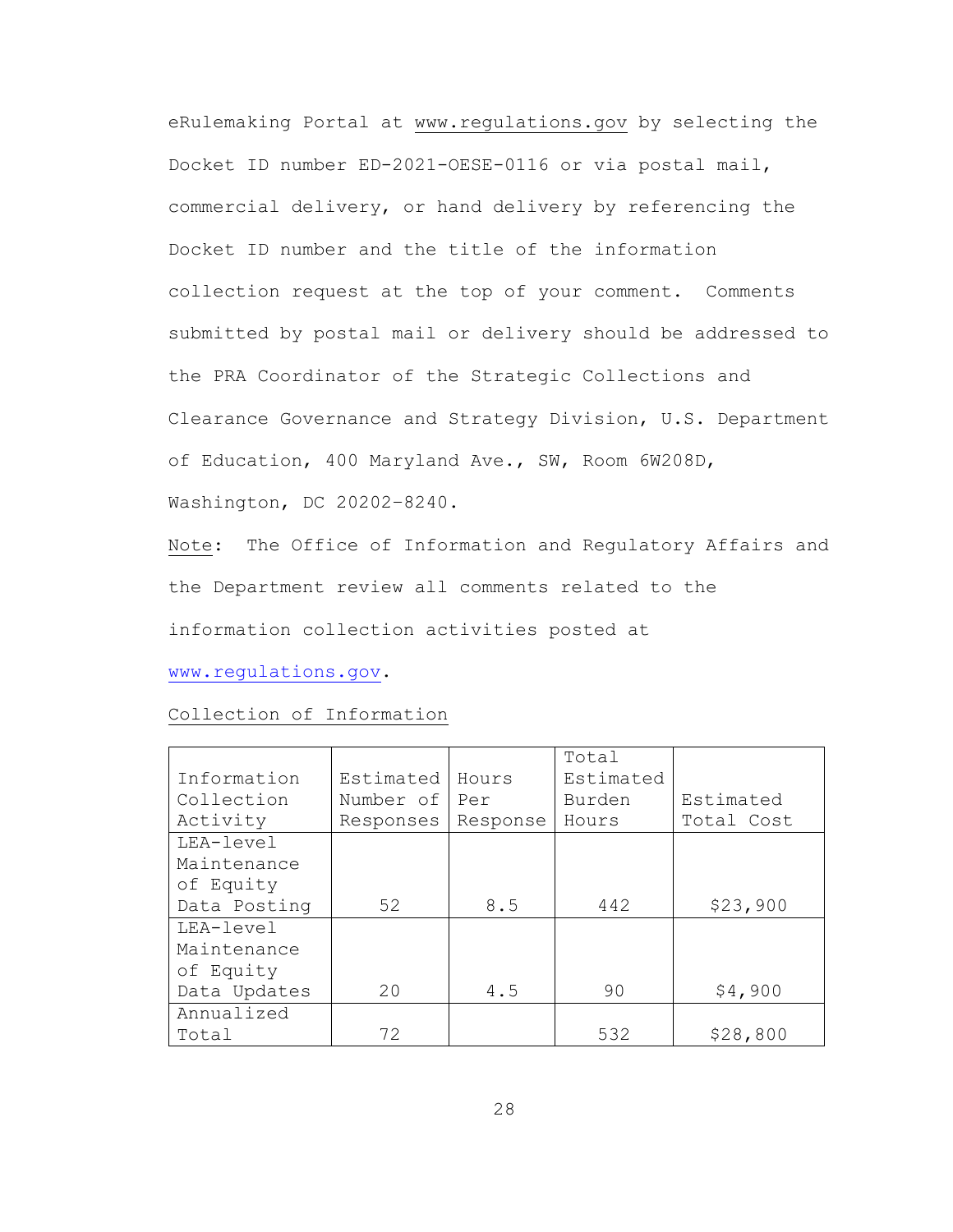Accessible Format: On request to the program contact person listed under FOR FURTHER INFORMATION CONTACT, individuals with disabilities can obtain this document in an accessible format. The Department will provide the requestor with an accessible format that may include Rich Text Format (RTF) or text format (txt), a thumb drive, an MP3 file, braille, large print, audiotape, or compact disc, or other accessible format.

Electronic Access to This Document: The official version of this document is the document published in the *Federal Register*. You may access the official edition of the *Federal Register* and the Code of Federal Regulations at www.govinfo.gov. At this site you can view this document, as well as all other documents of the Department published in the *Federal Register*, in text or Portable Document Format (PDF). To use PDF you must have Adobe Acrobat Reader, which is available free at the site.

You may also access documents of the Department published in the *Federal Register* by using the article search feature at www.federalregister.gov. Specifically, through the advanced search feature at this site, you can limit your search to documents published by the Department. Dated: